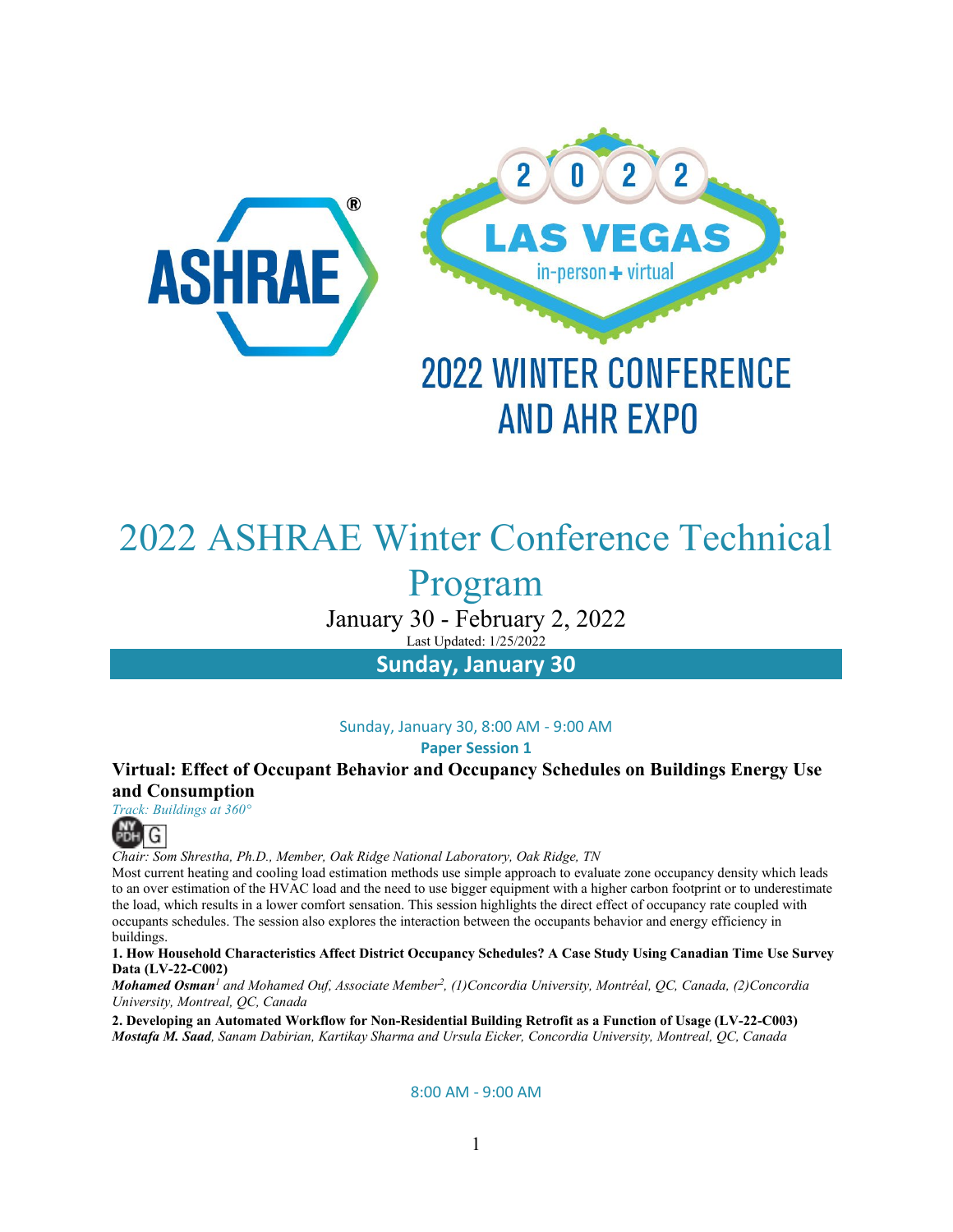### **Seminar 1 (Basic)**

### **Codes and Design Standards for Motors and Motor Control Technology**

*Track: HVAC&R Systems and Equipment*



*Room: Milano V-VII*

**Sponsor: 1.11 Electric Motors and Motor Control, 2.7 Seismic and Wind Resistant Design , TC 1.9 Electric Systems** 

*Chair: Nicolas S. Rosner, P.E., Member, Schneider Electric, Costa Mesa, CA*

Today's global supply shortage, labor and transportation challenges have increased popularity of UL508A solutions. OSHA, NEC, UL, IBC, ASCE7 and OSHPD have set crucial standards for electrical panel design, motor and motor control basics, safety, as well as short circuit current rating standards. The purpose of this session is to understand these governing codes and how to apply them when designing motor control technology. Leading industry experts in the electrical and mechanical segment provide a general overview of control panel regulations as well as motor shake testing.

**1. UL 508A Industrial Control Panels and Code Requirements of NFPA70/79/70E**

*John Ross, Eaton, Cleveland, OH*

**2. Seismic Certification of Motors**

*John Giuliano, P.E., Member, Vibration Mountings & Controls, Bloomingdale, NJ*

### 8:00 AM - 9:00 AM

**Seminar 4 (Intermediate)**

### **Opportunities and Barriers for Self-Powered and Integrated HVAC**



*Room: Augustus III/IV*

**Sponsor: 6.10 Fuels and Combustion**

*Chair: Paul Sohler, Crown Boiler Company, Philadelphia, PA*

Integration between fuel-fired and electric heating and air conditioning systems is an established approach for minimizing the environmental impact of these end uses while providing superior comfort and lower operating costs. By further coupling these systems with power-generating equipment and grid-interaction, the overall integrated energy systems also gain superior resilience and grid flexibility. This seminar presents an overview of opportunities for and specific implementations of integrated and selfpowered heating, cooling and water heating systems.

**1. Gas-Electric Self-Powered, Hybrid and Grid-Interactive Energy Systems**

*Tim Kingston, Associate Member, Gas Technology Institute, Des Plaines, IL*

**2. Thermionic Converters for Self-Powered Residential Heating**

*Vikas Patnaik, Ph.D., Associate Member, Modern Electron, Bothell, WA*

#### 8:00 AM - 9:00 AM

**Forum 1** 

### **Will High ACH Reduce the Spread of Airborne Contaminants**

*Track: Environmental Health and IEQ in the International Arena*

*Room: Neopolitan III/IV* **Sponsor: MTG.ACR, 1852** 

*Chair: Jim Coogan, P.E., Member, Engineered Air Balance, Houston, TX*

It is generally believed that increasing the air change rate will automatically reduce the airborne contaminants in a room. More than the air change rate (ACR), would the effectiveness of ventilation play a more important role than ACR? Does the location of supply and return grille make a significant difference? This is an interactive brainstorming session and active participation of the audience is required.

Sunday, January 30, 9:45 AM - 10:45 AM

**Paper Session 2** 

### **Indoor Environmental Quality Challenges in Public Places: Study Results from a College, School and Residential Kitchens**

*Track: Environmental Health and IEQ in the International Arena*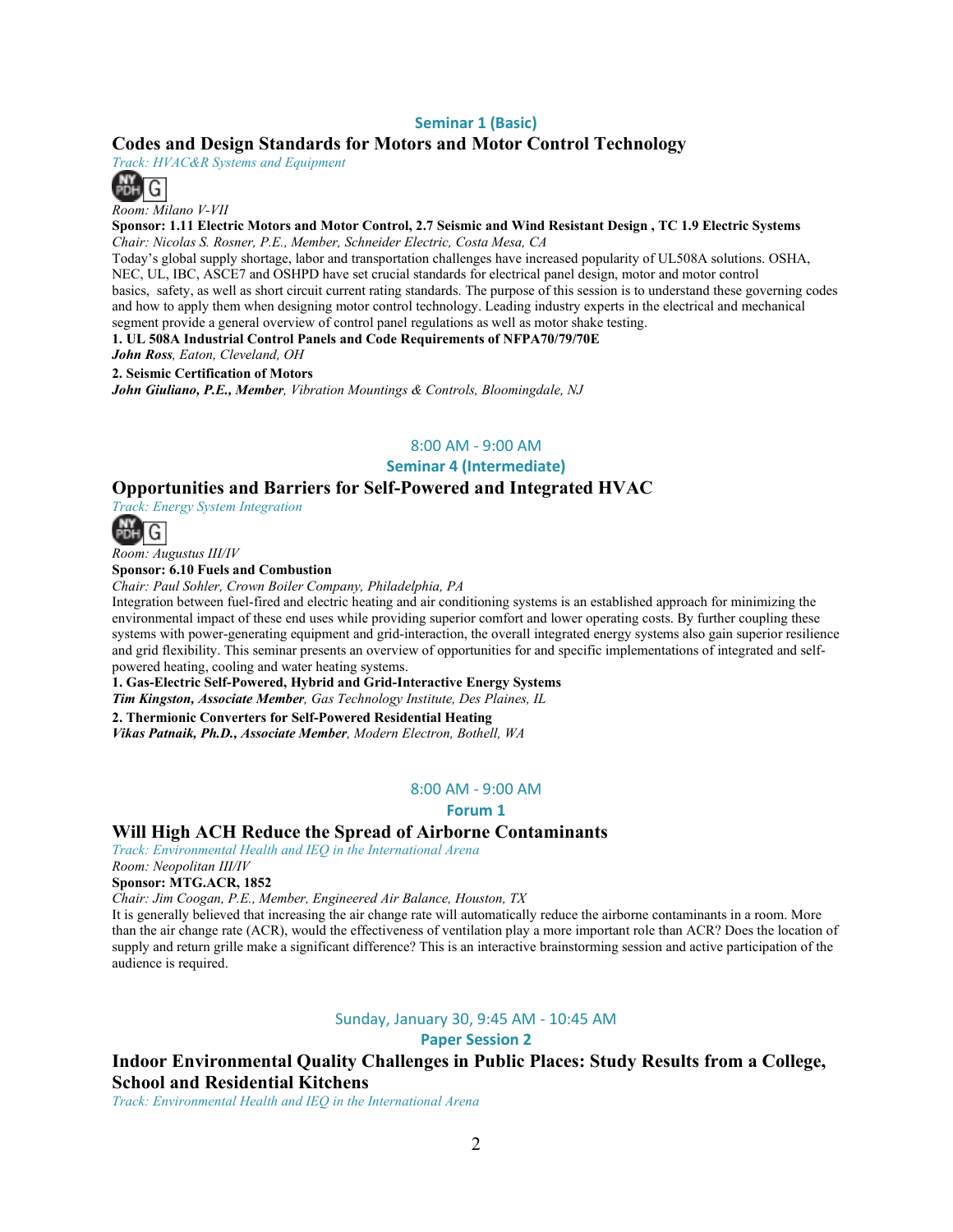

*Room: Neopolitan I/II*

*Chair: Suzanne LeViseur, Haddad Engineering, Inc., Jacksonville, FL*

This session covers three studies looking at indoor environmental quality challenges. The first paper presents the results and conclusions to inform the university for the design of new buildings, retrofitting old buildings and determining ventilation strategies for older buildings that are not slated for retrofitting. The second paper is an approach to estimate occupant density, outdoor air ventilation rates and supply airflow rates through the school by analyzing the decay, steady-state and accumulation periods of CO2 measured in return air. The third papers reviews criteria for evaluating residential kitchen IAQ and hood performance

#### **1. Indoor Conditions in Higher Education: A Survey of College Students on the California Central Coast (LV-22-C004)** *Jennifer Mott, Ph.D., Associate Member, Khanhthy Le, Tarnvir Dhaliwal and Carly Tudor, California Polytechnic State University, San Luis Obispo, CA*

**2. Determining Airflows and VOC Source Strengths for an Occupied School (LV-22-C006)**

*Brett Stinson, Student Member, Aurélie Laguerre and Elliott Gall, Ph.D., Portland State University, Portland, OR*

**3. Evaluating Residential Kitchen IAQ and Hood Performance (LV-22-C056)**

*Rich Swierczyna, Member1, M. Frank G. Johnson, Ph.D., Member1, Jason Lafleur1 and Jason Stein2, (1)Gas Technology Institute, Des Plaines, IL, (2)GTI, Des Plaines, IL*

#### 9:45 AM - 10:45 AM

**Paper Session 3** 

### **Saving Energy and Water by Modelling**

*Track: Fundamentals and Applications*



*Room: Milano V-VII*

*Chair: Gary Debes, Gary Debes Consulting Services, Coatesville, PA*

Energy and water are two of the most important resources we need to use wisely. The papers in this session describe how a HVAC system can be designed to minimize the input energy, and how the associated operative costs can be estimated. The session will also investigate how water used by data centers can be estimated and measured to identify the best cooling solution that delivers the required heat gain mitigation while minimizing water draw.

**1. Characterizing Data Center Cooling System Water Stress in the United States (LV-22-C008)**

*Li Chen and Aaron Wemhoff, Ph.D., Associate Member, Villanova University, Villanova, PA*

### 9:45 AM - 10:45 AM

### **Seminar 6 (Intermediate)**

### **High Performance Design for Mega Airport Terminals**



*Room: Augustus V/VI*

#### **Sponsor: 9.8 Large Building Air-Conditioning Systems, 2.10 Resilience and Security**

*Chair: Anthony York, P.E., Member, Syska Hennessy Group, New York, NY*

New state-of-the-art mega airport terminals are large multi-use facilities that not only serve as transportation hubs for travelers, but they have become iconic buildings that command latest technologies in achieving LEED and other sustainability and resilience goals. These buildings require careful engineering integration with architectural design as well as functional program requirements specific to the owners and stakeholders of each airport. This seminar presents unique challenges and innovative solutions in the HVAC design associated with high performance design for airport terminals.

**1. Challenges in Design of Modern Airport Terminals**

*Kasteny Knutson, Syska Hennessy Group, New York, NY*

**2. Sustainability and Resilient Design in Airport Environment** *Kris Baker, P.E., Syska Hennessy Group, New York, NY*

> 9:45 AM - 10:45 AM **Seminar 7 (Basic)**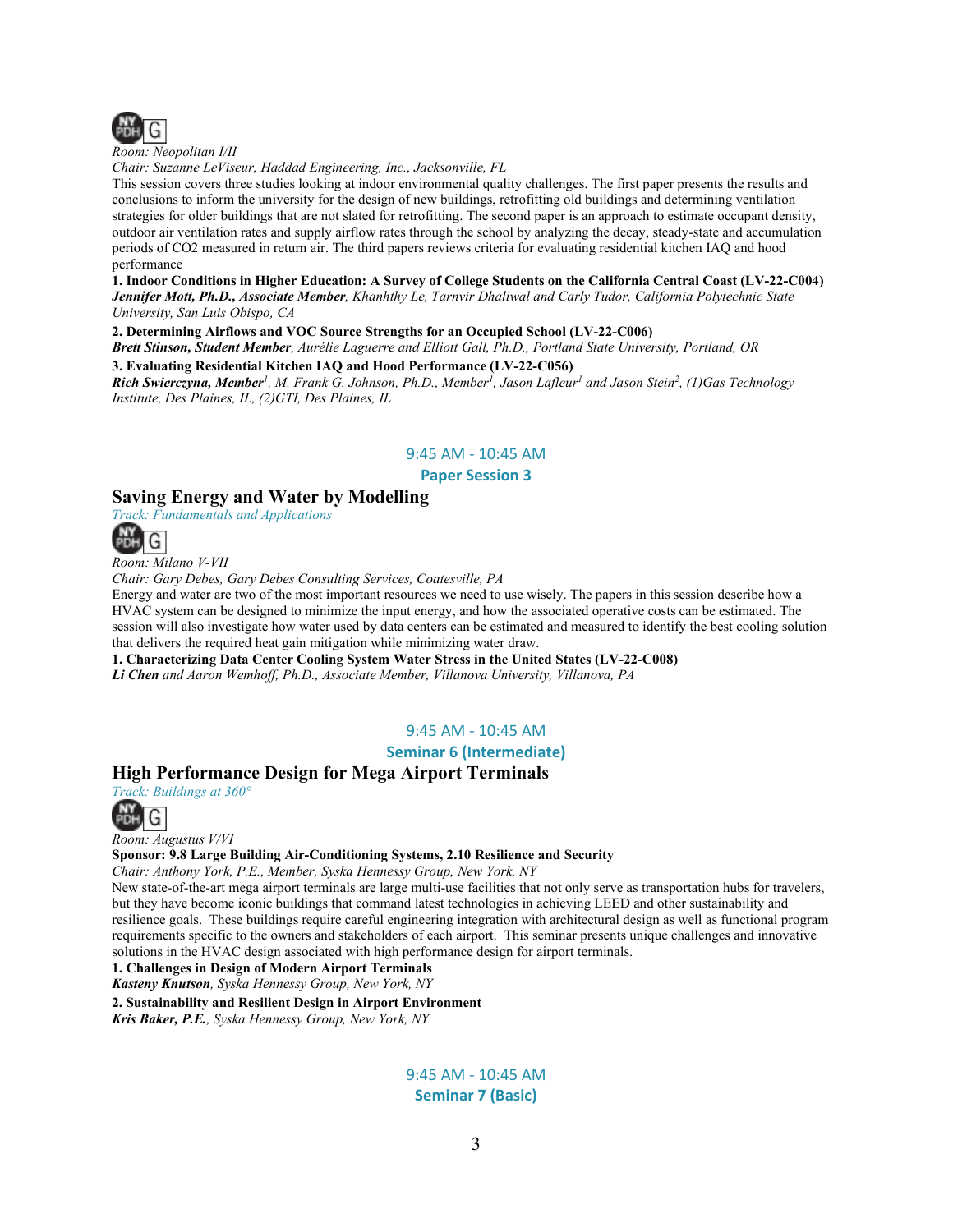### **Introduction of Building Decarbonization**

*Track: Building Decarbonization Room: Milano I-III*

**Sponsor: Task Force on Building Decarbonization** 

*Chair: Doug Cochrane, P.E., Member, Carrier, Toronto, ON, Canada* An introduction to decarbonization including fundamentals, common terms, and a review of the ASHRAE position document on Decarbonization, as well as next steps. **1. Building Decarbonization Update I & II** *Don Brandt, Member<sup>1</sup> and M. Ginger Scoggins, P.E., Member2, (1)ASHRAE Design ESSENTIALS Instructor, Atlanta, GA, (2)Engineered Designs Inc., Raleigh, NC* **Building Decarbonization Update III** *Kent W. Peterson, P.E., BEAP, Presidential Fellow ASHRAE, P2S Inc., Long Beach, CA*

### 9:45 AM - 10:45 AM

### **Seminar 8 (Intermediate)**

### **The Solar Panel: Enabling Renewable's Integration with Thermal Energy Storage Systems**

*Track: Energy System Integration*



*Room: Neopolitan III/IV*

**Sponsor: 6.9 Thermal Storage**

*Chair: Amy Van Asselt, Ph.D., Associate Member, Lafayette College, Easton, PA*

Integrating variable renewable electricity on the grid requires system flexibility. This flexibility can come from several building end-uses, but it should not impact occupant comfort, safety or product quality. This is possible by using thermal energy storage, which enables load flexibility of HVAC&R loads while still delivering the cooling or heating when needed. This session presents three thermal storage applications that reduce utility costs for building owners while also providing the flexibility that the grid needs for higher renewable penetration. The presenters describe how controls are critical to facilitate renewable electricity generation, and, in one application, electric vehicle charging.

**1. Optimization of Photovoltaic Self-Consumption with Residential Electric Water Heaters** *Celeste Fieberg, Student Member, Lafayette College, Easton, PA*

**2. Enabling Grid Penetration of Renewables with Residential Cool Thermal Energy Storage** *Amy Van Asselt, Ph.D., Associate Member, Lafayette College, Easton, PA*

### Sunday, January 30, 11:00 AM - 12:30 PM

### **Paper Session 4**

### **How to Achieve the Desired Comfort Level in Extreme Weather Conditions**

*Track: Buildings at 360°*



*Room: Augustus V/VI*

*Chair: Nohad Boudani, PEng, Member, Sodicom, Beirut, Lebanon*

Extreme weather conditions "too hot or too cold" represent a challenge when dealing with desired comfort level. Approaches to achieve the desired comfort level are presented during this session. Approaches include: the use of an electric heat pump water heater that can efficiently replace the traditional electric water heater; passive building strategies that can be integrated in modern building designs; manipulating the electric load by using "grid-interactive efficient buildings"; changing the set point and novel DC-powered picogrid coupled with on-site renewable energy generation, such as solar and wind power to drive real-time electrical management decisions.

**1. Detailed Analysis of the Loads Impact of Passive Architectural Elements in Hot-Dry Climates (LV-22-C011)** *Ahmed Mezaien, Student Member and Juan-Carlos Baltazar, Ph.D., P.E., BEMP, Member, Texas A&M University, College Station, TX*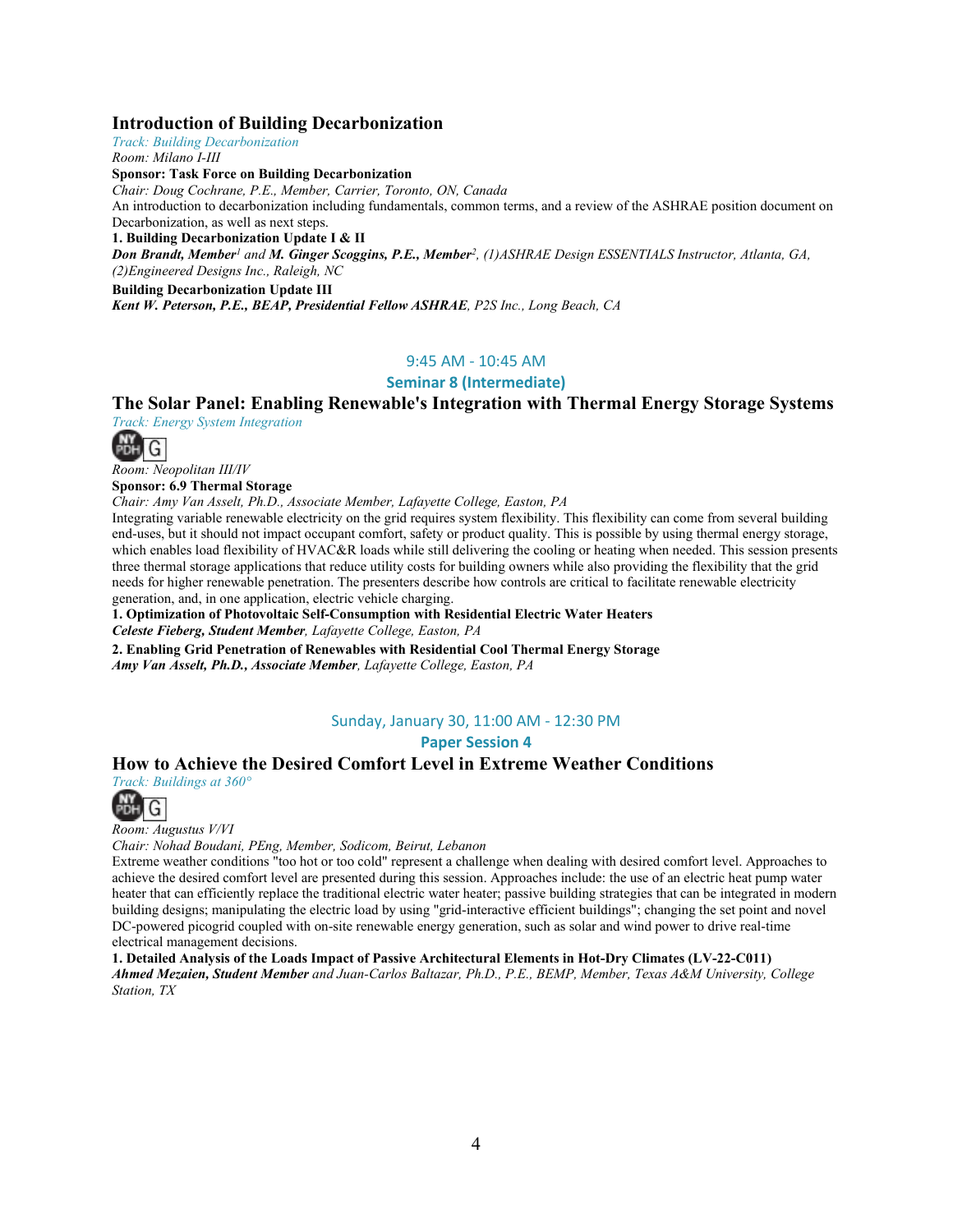### 11:00 AM - 12:30 PM

**Paper Session 5** 

### **Simulation, Integration and Optimization of Decentralized Energy into District Systems**

*Track: Energy System Integration*



*Room: Milano V-VII*

*Chair: Gary Debes, Gary Debes Consulting Services, Coatesville, PA*

Global decarbonization and net-zero targets require improved research for the simulation, integration and optimization of renewable energy usage. The papers in this session describe energy fluctuations of decentralized solar thermal collectors connected district heating to solve overheating; stagnation and energy losses of independent systems; investigate the maximization of waste heat recovery by modelling the coupling of thermal energy storage with a district-scale heat pump, based upon time-of-use electricity prices and recovering waste heat from the London Underground; provide a simulation with first order investigation of co-generation and tri-generation systems and their integration with renewable energy and storage systems; and simulate use testing of hybrid and grid-interactive integrated energy systems to balance energy grid supply and demand while exploiting multiple energy resources.

### **1. Integrating Waste Heat Recovery from Railway Tunnels into Flexible Heat Networks (LV-22-C013)**

*Henrique Lagoeiro<sup>1</sup>, Akos Revesz, Ph.D., Affiliate<sup>1</sup>, Gareth Davies, Ph.D.<sup>1</sup>, Daniel Curry<sup>2</sup>, Gareth Faulks<sup>1</sup>, Declan Murphy<sup>2</sup>, Josh Vivian2 and Graeme Maidment, Ph.D., P.E.1, (1)London South Bank University, London, United Kingdom, (2)Transport for London, London, United Kingdom*

**2. Demonstration and Analysis of Hybrid and Grid-Interactive Integrated Energy Systems Approaches (LV-22-C015)** *Tim Kingston, Associate Member, Alejandro Baez-Guada and Alex Fridlyand, Ph.D., Associate Member, Gas Technology Institute, Des Plaines, IL*

### 11:00 AM - 12:30 PM

### **Seminar 10 (Intermediate)**

### **Building-Integrated Indoor Air Quality Sensors**

*Track: Environmental Health and IEQ in the International Arena*



*Room: Milano I-III*

#### **Sponsor: 7.5 Smart Building Systems, 6.10 Fuels and Combustion**

*Chair: Zachary Siefker, Student Member, Purdue University, West Lafayette, IN*

Current efforts in building science include the development of low-cost, low-power and high reliability sensing systems, capable of accurately quantifying indoor air quality (IAQ) metrics. Such information is of high value for model development, building energy management and improving occupant health and comfort. However, the widespread use of building-integrated IAQ sensors has yet to be fully realized. This seminar reviews recent developments in building-integrated IAQ sensing systems. Novel sensing technologies, best practice evaluation protocols used to assess the accuracy and reliability of IAQ sensors and end-use IAQ sensing applications are reviewed.

**1. Development and Evaluation of Low-Cost IAQ Sensors**

*Zachary Siefker, Student Member, Purdue University, West Lafayette, IN*

**2. Developing CO2 Sensor System Reliability Evaluation Methods for Commercial Building Applications** *Kristen Cetin, Ph.D., P.E., Member and Debrudra Mitra, Michigan State University, East Lansing, MI*

**3. An Application of Kitchen Indoor Air Quality Sensors in Phius+ and Energy STAR Multifamily Units** *Rich Swierczyna, Member, Gas Technology Institute, Des Plaines, IL*

### 11:00 AM - 12:30 PM

### **Seminar 11 (Basic)**

### **Introduction to Research Knowledge and Building Standards Working Groups**

*Track: Building Decarbonization*

*Room: Neopolitan III/IV*

**Sponsor: Task Force for Building Decarbonization** 

*Chair: Doug Cochrane, P.E., Member, Carrier, Toronto, ON, Canada*

This session is an introduction to the Research Knowledge and Building Standards working groups of the Task Force on Building Decarbonization

**1. Research/Knowledge Hub for Building Decarbonization**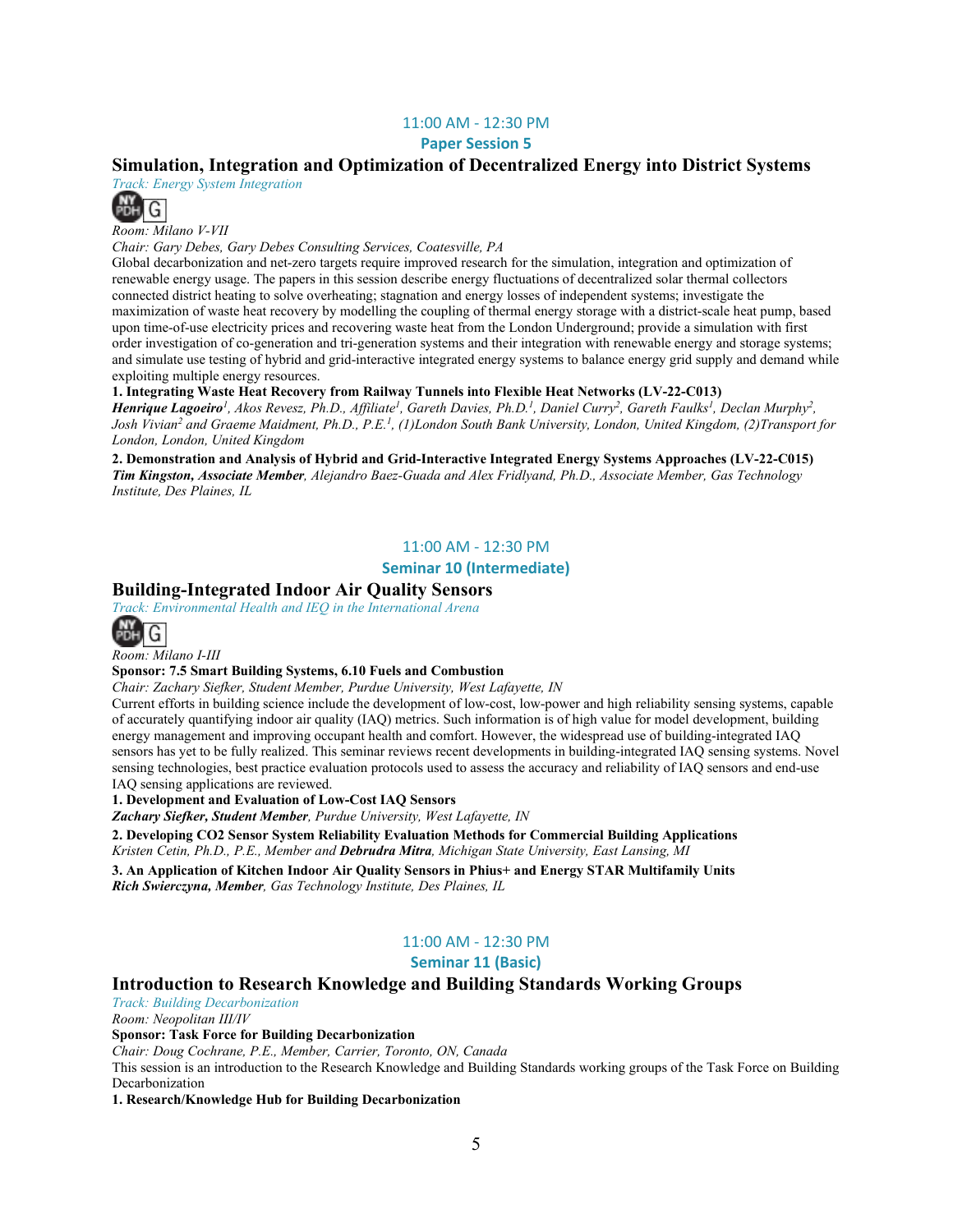*Drury Crawley, Ph.D., BEMP, Fellow ASHRAE, Bentley Systems, Inc., Washington, DC* **2. Building Performance Standard: The Pathway to Decarbonize the Existing Building Stock-Part I** *Bing Liu, P.E., Fellow ASHRAE, Pacific Northwest National Laboratory, RICHLAND, WA* **3. Building Performance Standard: The Pathway to Decarbonize the Existing Building Stock-Part II** *Harry Bergmann, U.S. Department of Energy, Washington, DC*

### 11:00 AM - 12:30 PM

### **Seminar 12 (Advanced)**

### **Renewables and the Smart Grid**

*Track: Energy System Integration*



*Room: Neopolitan I/II*

**Sponsor: 7.5 Smart Building Systems, 6.7 Solar Energy Utilization , 7.6 Building Energy Performance and 2.8 Building Environmental Impacts and Sustainability** 

*Chair: Christie Kjellman, Member, Kliewer & Associates, Aliso Viejo, CA*

Renewable energy resources are nearly 20% of the U.S. generation mix, growing rapidly through advanced technology and state policy changes. Matching these accelerations in the energy markets are the emerging developments at the distribution level, also known as the "Smart Grid". While electric customers are now both consuming and generating electricity, the Smart Grid and buildings will both need to dynamically respond to manage resources, loads and reliability. This session presents a variety of approaches used to optimize and integrate renewables and the Smart Grid.

**1. Microgrid Applications**

*Mehdi Ganji, Ph.D., Willdan, San Francisco, CA*

**2. Field Demonstration of Optimal Control for Campus Cooling Plant for Renewable Energy Integration and Decarbonization**

*Donghun Kim, Ph.D., Member, Lawrence Berkeley National Laboratory, Berkeley, CA*

**3. Integration of Renewables and the Smart Grid** *Randall Higa, P.E., Member, Southern California Edison, Rosemead, CA*

#### Sunday, January 30, 1:30 PM - 3:00 PM

### **Paper Session 6**

### **Energy Codes, Standards, Emission Trading Scheme to Achieve NetZero in 2050**

*Track: Buildings at 360°*



*Room: Augustus V/VI*

*Chair: Gary Debes, Gary Debes Consulting Services, Coatesville, PA*

This session presents the efforts and major findings toward achieving the NetZero carbon emission goal in 2050. The session casts a light on what has been achieved and reviews future planning. Several aspects are evaluated from having a better understanding of the impact of implementing energy codes, updating energy standards and integrating new approaches that can reduce the GHG emissions to mitigate the global warming and anthropogenic impact on the environment. The well-being and comfort of humans are the ultimate priority which cannot be achieved unless joint efforts are combined.

**1. Integrative Economic Analysis of Office Building HVAC Systems Incorporating the Emission Trading Scheme (LV-22- C016)**

*Hyeonsoo Kim, Ph.D., Student Member and Lars Junghans, Ph.D., Associate Member, University of Michigan, Ann Arbor, MI* **2. Planning for Net Zero By 2050, What HVAC System Interventions Will Today's Code Minimum Commercial Buildings Require? (LV-22-C017)**

*Patrick Pease, P.E., Member, Libu Babu, Jayati Chhabra and Zahra Zolfaghari, cove.tool, Atlanta, GA*

**3. Expanding the Role of Energy Codes to Meet Generational Shifts (LV-22-C018)**

*Kim Cheslak, Member1, Jim Edelson, Member2, Alexi Miller, P.E., Member2 and Mark Lyles2, (1)NBI, Portland, ME, (2)New Buildings Institute, Portland, OR*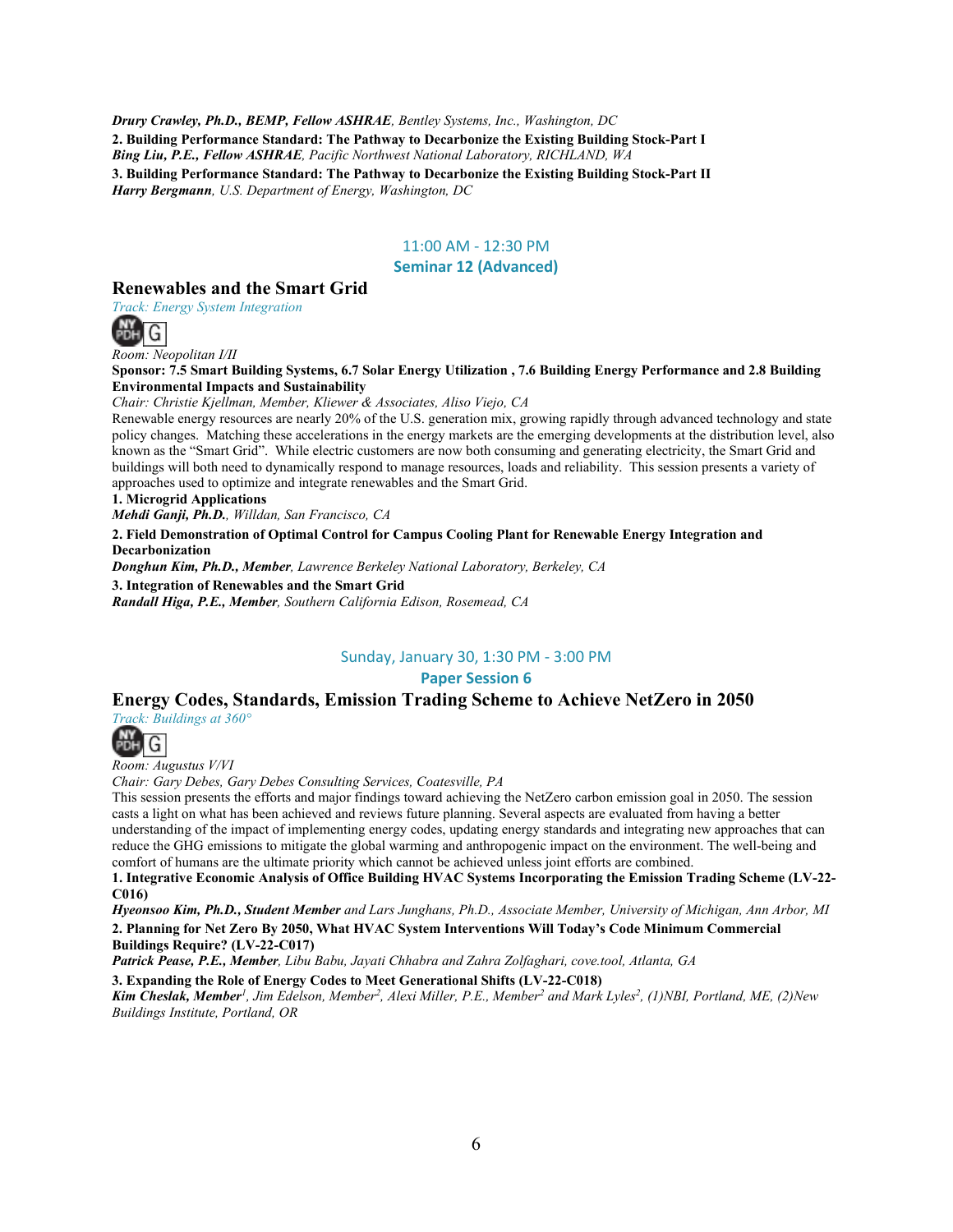### 1:30 PM - 3:00 PM

**Paper Session 7** 

### **Recent Advancement in Heat Pump and Heating Systems**

*Track: HVAC&R Systems and Equipment*



*Room: Milano V-VII*

*Chair: Suzanne LeViseur, Haddad Engineering, Inc., Jacksonville, FL*

This session focuses on improving the HVAC system efficiency, achieving energy and cost savings and reducing GHG emissions by simulating or developing new heat pump and heating systems. The papers in this session estimate combined HVAC system annual efficiency, investigates operating costs & GHG emissions using virtual test home (VTH) method, which helps engineers select efficient systems; explains thermal energy storage integrated heat pump systems to meet the residential building's thermal demand while reshaping its electricity load profile; describes modeling results of a novel EHP water heating application and uses VTH test methods and modeling for assessing as-installed performance of HVAC and water heating systems.

**1. Combined Cold-Climate Air-Source Heat Pump and Heat Pump Water Heater System Performance in Multiple Climate Zones (LV-22-C019)**

*Alejandro Baez Guada, Member<sup>1</sup> and Tim Kingston, Associate Member2, (1)Gas Technology Institute, Chicago, IL, (2)Gas Technology Institute, Des Plaines, IL*

#### **2. Ejector Heat Pump for Water Heating (LV-22-C020)**

*Ahmad Abuheiba, Member1, Kashif Nawaz, Ph.D., Member1, Hongbin Ma, Ph.D. 2, Pengtao Wang2, Jeremy Spitzenberger<sup>3</sup> and Stephen Kowalski, Member1, (1)Oak Ridge National Laboratory, Oak Ridge, TN, (2)Missouri University, Columbia, MO, (3)University of Missouri, Columbia, MO*

**3. A Novel Approach to Determining As-Installed Space and Water Heating Equipment Performance and Quantifying Potential Energy and Cost Savings in Buildings (LV-22-C021)**

*Alejandro Baez Guada, Member<sup>1</sup> and Tim Kingston, Associate Member2, (1)Gas Technology Institute, Chicago, IL, (2)Gas Technology Institute, Des Plaines, IL*

### 1:30 PM - 3:00 PM

**Seminar 9 (Basic)**

### **Accelerating Change in Building Design and Operation for a Resilient Future**

*Track: Buildings at 360°*



*Room: Milano I-III*

#### **Sponsor: 7.1 Integrated Building Design, CIBSE ASHRAE Liaison Committee**

*Chair: Tim Dwyer, CEng, Fellow ASHRAE, UCL Institute for Environmental Design and Engineering (IEDE), London, United Kingdom*

This seminar illustrates how readily adoptable and accessible changes to the status quo of systems design and operation can deliver buildings that are healthier, more productive and more resilient, potentially providing a route towards a decarbonized and net-zero energy future. This includes applying digitally integrated tools; employing available techniques to 'decarbonize' built environments towards net-zero energy; revolutionary changes in the design of lighting for 21st century buildings rather than being constrained by legacy paradigms; and how a strategic, automated approach to the operation of buildings can optimize energy efficiency, minimize GHG emissions and maximize occupant comfort.

#### **1. Improving Building Performance with Intelligent Optimization**

*David Green, P.E., BCxP, Member, Integral Group, Edmonton, AB, Canada*

**2. Achieving Zero Energy**

*Tom Phoenix, P.E., BEMP, Presidential Fellow Life Member, Mechanical Contractors, Inc, Charlotte, NC*

### 1:30 PM - 3:00 PM

**Seminar 13 (Intermediate)**

### **Expansion Devices 101: What Options Are There and Which One to Choose?**

*Track: HVAC&R Systems and Equipment*



*Room: Augustus III/IV* **Sponsor: 8.8 Refrigerant System Controls and Accessories**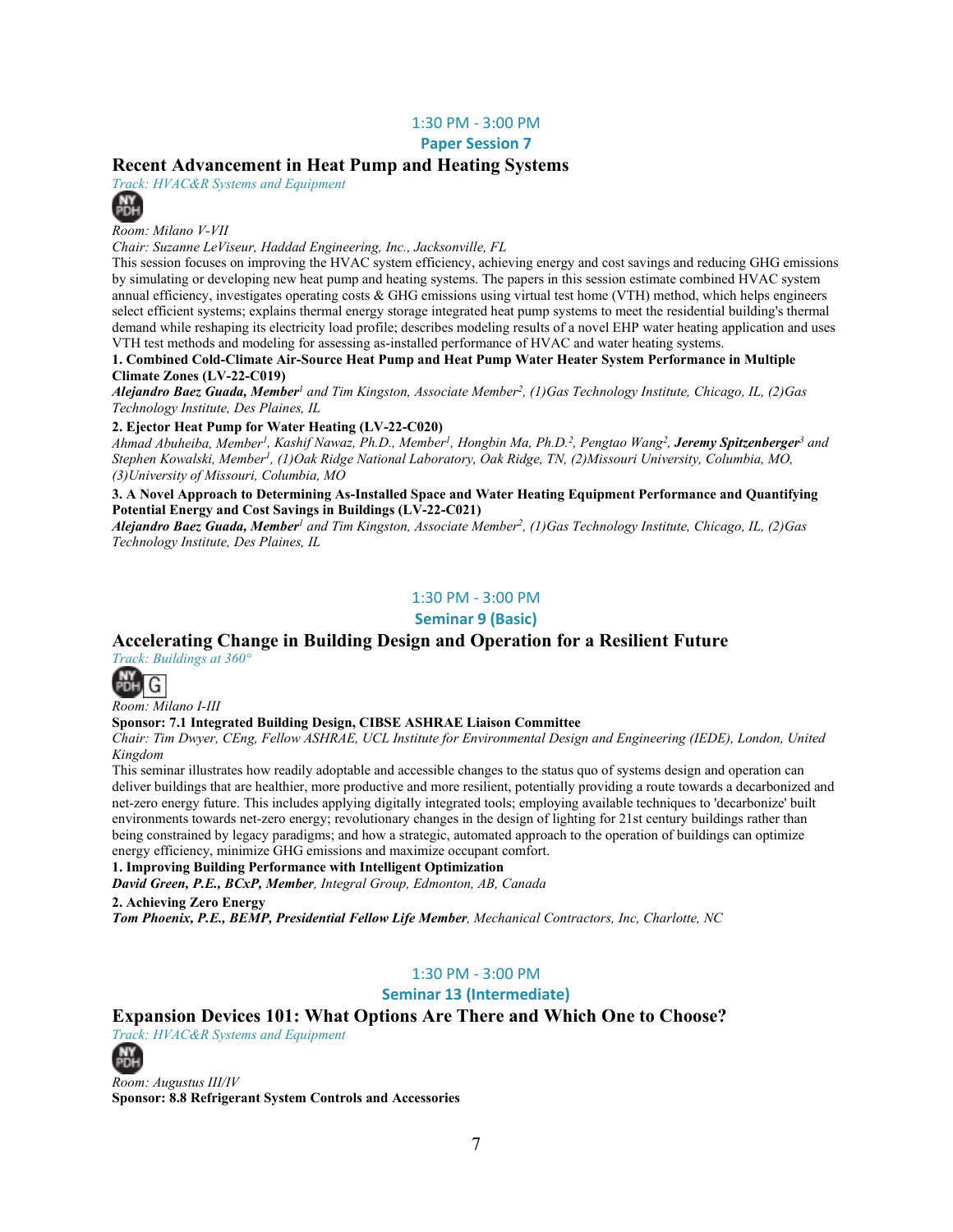*Chair: Christian Bach, Ph.D., Associate Member, Oklahoma State University, Stillwater, OK*

Expansion devices are a ubiquitous but often overlooked device common to all vapor compression systems. They are selected based on the size of the system, the application type, as well as the refrigerant. Smaller scale applications typically use fixed devices, but with increases in size and the addition of variable speed compressors, means to actively control the refrigerant flowrate are implemented. Large scale and high-pressure applications use ejectors to further improve the system's energy efficiency. This seminar provides an overview of the different devices function, their design and their application range in a compact format.

**1. Thermostatic Expansion Valves: Basics and Application**

*Everardo Cano, Associate Member, Sporlan Division of Parker Hannifin, Washington, MO*

**2. Fixed Area Expansion Devices: Basics and Application**

*William V. (Vance) Payne, Ph.D., Member, National Institute of Standards and Technology, Gaithersburg, MD*

**3. Operation of Electronic Expansion Valves and Their Use for Efficient HVAC System Operation**

*Kirk Stifle, P.E., Member, Fujikoki America, Dallas, TX*

**4. Two-Phase Refrigerant Ejector: An Expansion Device Capable of Recovering Work**

*Stefan Elbel, Ph.D., Member, University of Illinois at Urbana-Champaign, Urbana, IL*

### 1:30 PM - 3:00 PM

**Workshop 1 (Basic)**

### **Role Models: How to Inspire the Next Generation of Engineers**

*Track: HVAC&R Systems and Equipment*

*Room: Neopolitan III/IV*

*Chair: Catarina Marques, Ph.D., London South Bank University, London, United Kingdom*

Refrigeration employs 15 million people worldwide and the need for RACHP professionals is increasing due to a growing demand for cooling. Role models are paramount to highlight the career opportunities in RACHP and a diverse workforce benefits the industry. Companies with inclusive business cultures see a 59% increase in innovation and 37% better assessment of consumer demand. With climate change as a major challenge to tackle, promoting diversity, equality and inclusion (DEI) has never been more important or timely. This workshop explores benefits of DEI in the refrigeration industry, showing how role models can inspire the next generation of engineers.

**1. How to Inspire the Next Generation of Engineers** 

*Catarina Marques, Ph.D., London South Bank University, London, United Kingdom*

**2. Promoting RACHP in Schools**

*Graeme Maidment, Ph.D., P.E., London South Bank University, London, United Kingdom*

**3. Benefits of Diversity, Equality and Inclusion in the Refrigeration Industry**

*Stephen Gill, World Refrigeration Day, Derby, CA, United Kingdom*

**4. Role Models Influence of Young People Career Decisions: Case Studies**

*Ina Colombo, Ph.D., International Institute of Refrigeration, Paris, France*

### **5. Women in RACHP and Montreal Protocol Gender Policy**

*Ayman Eltalouny, Member, UNEP, Bahrain, Bahrain*

**6. A Young Engineer Perspective**

*Lucy Sherburn, Fairheat, London, United Kingdom*

### Sunday, January 30, 3:15 PM - 4:15 PM

### **On-Demand Paper Session (Intermediate)**

### **Live Q&A Session 1: Improving Operational and Energy Efficiency of Building Heating and Cooling**

*Chair: Ahmed Abdelsalam, Amazon, Dublin*

**1. Real-Time Search for Optimum Operation Parameters of Air Conditioning System in the Data Center by Using Regression Prediction and Deep Reinforcement Learning on CFD Analysis Data (LV-22-C034)**

*Hiroki Tsukamoto1, Yuki Sogawa1, Kazuhiro Matsuda1, Morito Matsuoka1, Keisuke Otani2 and Kazunari Momose2, (1)Osaka University, Osaka, Japan, (2)Advanced Knowledge Laboratory Inc., Tokyo, Japan*

**2. A Framework for a Multi-Sourced, Data-Driven Building Energy Management Toolkit (LV-22-C029)**

*Andre Markus, Student Member, Brodie Hobson, Student Member, Burak Gunay, Ph.D., Associate Member and Scott Bucking, Ph.D., Associate Member, Carleton University, Ottawa, ON, Canada*

**3. Potential Energy Savings By Switching Residential Electric Water Heaters to Electric Heat Pumps Water Heaters in Saudi Arabia (LV-22-C067)**

*Ayman Youssef, P.E., Member and Ghadah Alamer, Saudi Aramco, Dhahran, Saudi Arabia*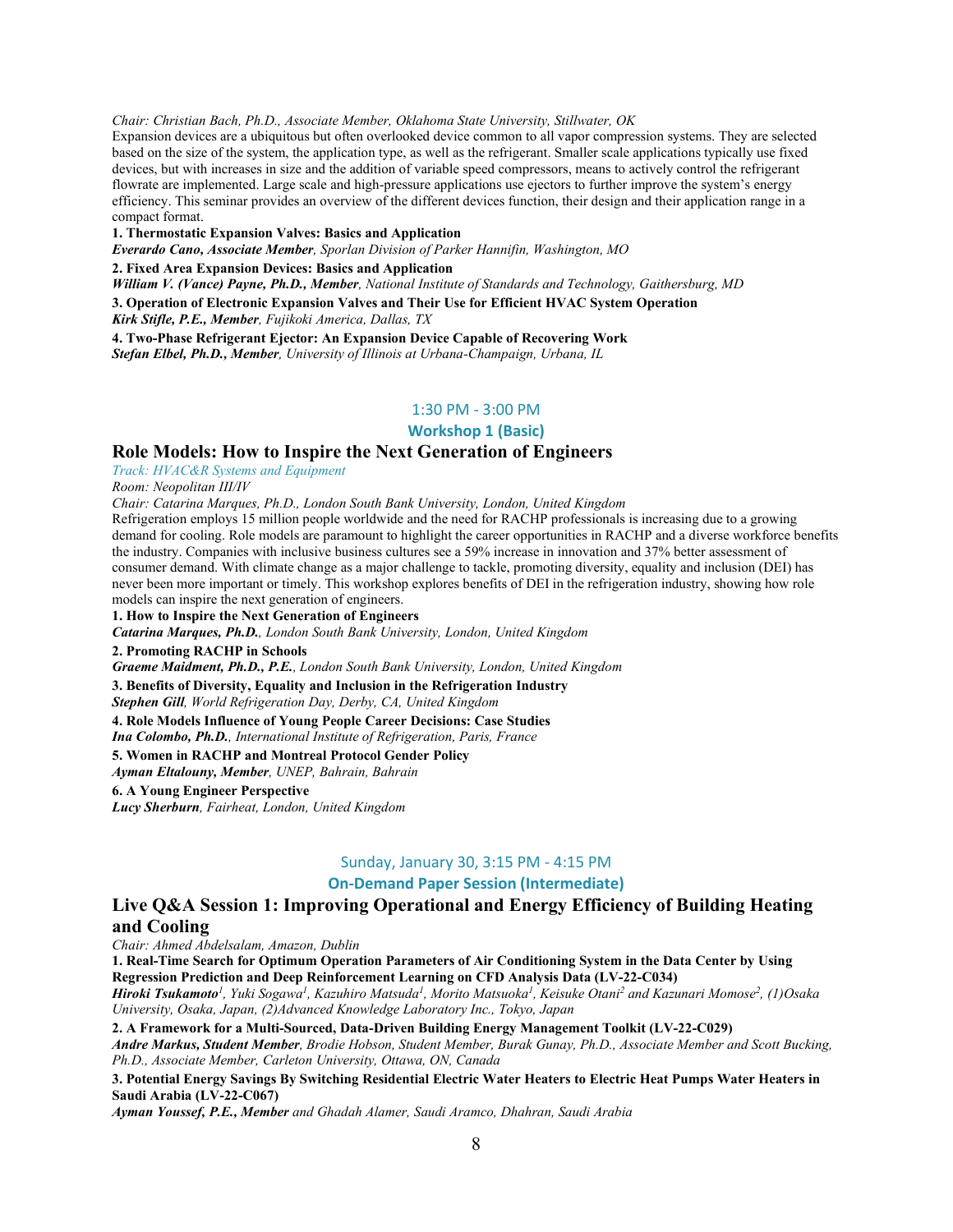#### **4. Performance Analysis of Novel Thermal Storage Integrated Heat Pump System in a Residential Building for Demand Flexibility (LV-22-C066)**

Liang Shi, Student Member<sup>1</sup>, Xiaobing Liu, Ph.D., Member<sup>2</sup>, Ming Qu, Ph.D., Associate Member<sup>1</sup> and Bo Shen, Ph.D., *Member2, (1)Purdue University, West Lafayette, IN, (2)Oak Ridge National Laboratory, Oak Ridge, TN*

### 3:15 PM - 4:45 PM

#### **Seminar 15 (Basic)**

### **Update on the Progress of the Task Force on Building Decarbonization**

*Track: Building Decarbonization*

*Room: Augustus III/IV*

#### **Sponsor: Task Force on Building Decarbonization**

*Chair: Martin Weiland, P.E., Member, US General Services Administration, Washington, DC* Provide a progress update on the work of this very important task force. Fit into the theme for this conference

**1. Update Session I**

*Don Colliver, Ph.D., P.E., Presidential Fellow Life Member, University of Kentucky, Lexington, KY*

**Update Session II**

*Thomas Phoenix, P.E., BEMP, Presidential Fellow ASHRAE, Mechanical Contractors, Inc, Charlotte, NC*

### **Monday, January 31**

### Monday, January 31, 8:00 AM - 9:30 AM

**Paper Session 8** 

### **Performance Evaluation of Latest HVAC Systems**

*Track: HVAC&R Systems and Equipment*



*Room: Milano V-VII*

*Chair: Suzanne LeViseur, Haddad Engineering, Inc., Jacksonville, FL*

This session reviews different approaches to hybrid heating with TDHPs in multifamily buildings, analyzes the seasonal performance and relative cost savings of GHP VRF systems paired with dedicated outdoor air system and highlights outstanding issues with the advanced fuel-fired technologies testing standard (ANSI Z21.40.4/CGA-2.94). A comparison of steady-state and load-based approaches performed for seasonal performance estimation of a heat pump in heating mode is also reviewed. **1. Hybrid Heating and Hot Water in Multifamily Buildings: Demonstration and Analysis of Integrated Boilers and Thermally-Driven Heat Pumps (LV-22-C022)**

*Paul Glanville, P.E., Member1, Michael Mensinger Jr.1, Matt Blaylock, Associate Member2, Tao Li, Associate Member3 and Ryan Hardesty, Associate Member3, (1)GTI, Chicago, IL, (2)SMTI, Johnson City, TN, (3)Weil McLain, Burr Ridge, IL*

**2. Gas Engine Heat Pump VRF Modeling Comparison Study with Cold Climate Electric VRF and VAV System (LV-22- C023)**

*Ramanathan Dharmarajan, Associate Member, Aleksandr Fridlyand, Ph.D., Member and Patricia Rowley, Associate Member, Gas Technology Institute, Des Plaines, IL*

**3. A Review and an Evaluation of the Updated Method of Test for Rating Fuel-Fired Heat Pumps in HVAC (LV-22-C024)** *Aleksandr Fridlyand, Ph.D., Member, Paul Glanville, P.E., Associate Member and Navin Kumar, Ph.D., Gas Technology Institute, Des Plaines, IL*

**4. Comparison of Residential Heat Pump Heating Seasonal Performance Based on Load-Based and Steady-State Testing Methodologies (LV-22-C025)**

*Parveen Dhillon, Student Member, Travis Horton, Ph.D., Member and James Braun, Ph.D., Fellow ASHRAE, Purdue University, West Lafayette, IN*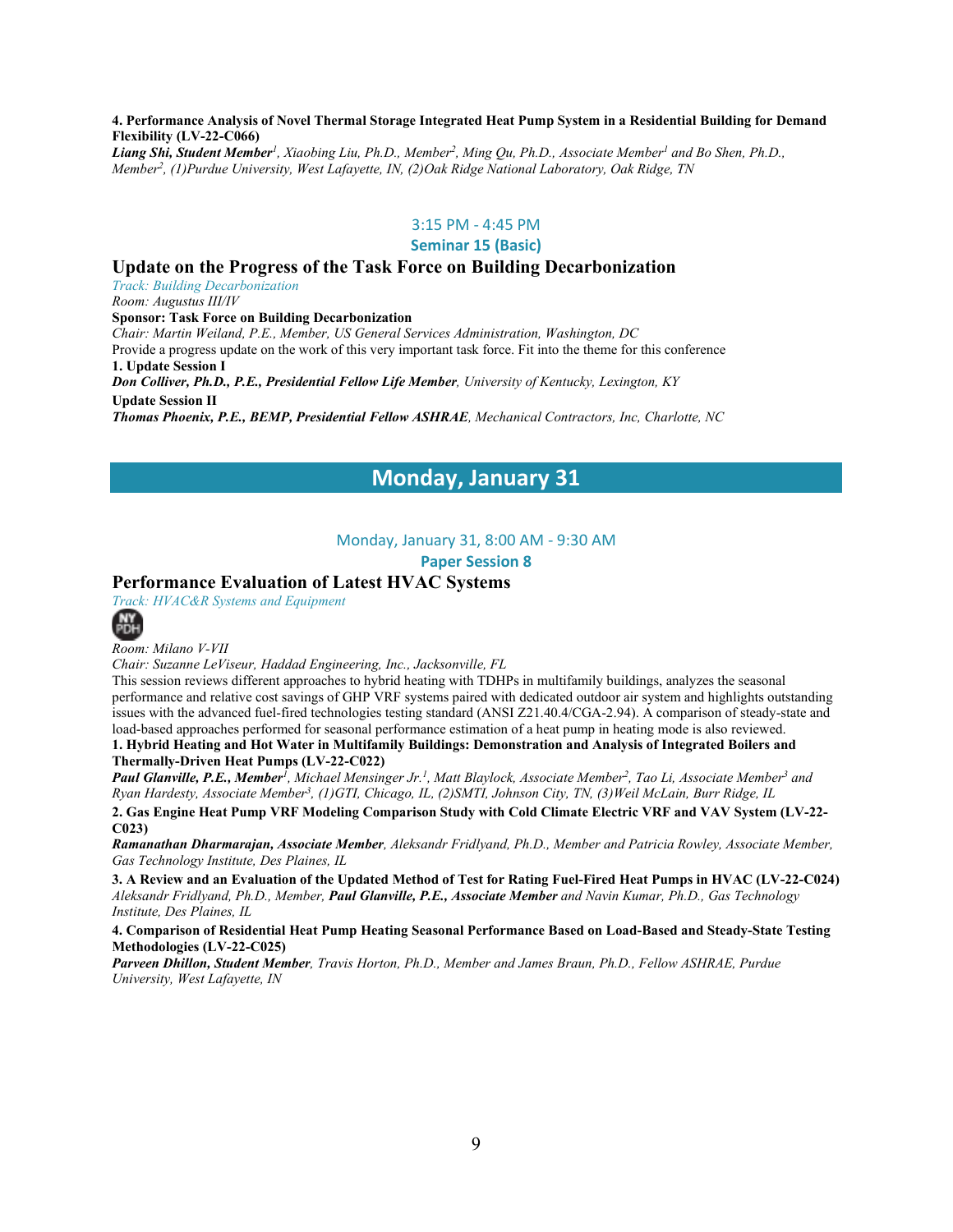#### 8:00 AM - 9:30 AM

**Paper Session 9** 

### **Two Sides of a Coin: Addressing AC Energy Costs**

*Track: Energy System Integration*



*Room: Milano I-III*

*Chair: David Eldridge Jr., P.E., Member, Grumman/Butkus Associates, Evanston, IL*

Urbanization and rising living standards are increasing the demand for AC, already accounting for a third of global energy. The papers in this session address the increase from two different perspectives. The presenters investigate efficient uses of energy by prototyping a thermoelectric envelope to harvest waste heat into electricity and advancing the modeling of rotary thermal wheels for better optimization. Case studies of natural gas emergency power supply systems (EPSS) with demand-side management operation comparing the economic benefits to both conventional diesel and natural gas emergency-only EPS is reviewed. A comparison of a gas-fired furnace system with cooling and a combined heat and power system in a residential case study is also reviewed during the session.

**1. Comparing Combined Heat and Power with Conventional Forced Air/Grid in Residential Buildings (LV-22-C026)** *Danielle Caron, Student Member and Ryan Milcarek, Ph.D., Member, Arizona State University, Tempe, AZ*

**2. Natural Gas Generators for Standby Power and Demand-Side Management for More Cost-Effective Energy Resilience (LV-22-C027)**

*Patricia Rowley, Alex Lovallo and Jason Stein, GTI, Des Plaines, IL*

### 8:00 AM - 9:30 AM

**Paper Session 13** 

### **Simulations and Control Algorithms for Reducing Energy Consumption**



*Room: Augustus V/VI*

*Chair: Raul Simonetti, Member, Carel Industries SpA, Brugine, Italy*

The variability of climatic conditions, occupancy patterns and behavior constitute a challenge when designing building systems and assemblies (e.g., HVAC, services, etc.), or when doing existing building commissioning (EBCx). Modelling and simulations can help address this challenging variability. The papers in this session span across a pre- & post-EBCx comparison, natural ventilation modelling to save energy, configuration and control for dual VAV systems.

#### **Autonomous Buildings Enable Energy Efficiency (LV-22-C028)**

*Troy Harvey, Member, PassiveLogic, Salt Lake City, UT*

**1. The Impact of Existing Building Commissioning on Electric Peak Demand (LV-22-001)**

*Ahmed Morsy, Student Member, Texas A&M University, College Station, TX*

**2. Assessing the Impacts of Natural Ventilation on Building Energy Use: A Case Study of a Mid-rise Residential Building in Chicago, IL (LV-22-002)**

*Insung Kang, Illinois Institute of Technology, Chicago, IL*

**3. New Configuration and Control for Dual VAV Systems to Achieve Better Building Energy Efficiency (LV-22-003)** *Nabil Nassif, Ph.D., P.E., Member, University of Cincinnati, Cincinnati, OH*

### 8:00 AM - 9:30 AM

### **Seminar 16 (Intermediate)**

### **Electric Grid to Building Interface and Decarbonization through Sequestration**

*Track: Building Decarbonization*



*Room: Neopolitan III/IV*

**Sponsor: Task Force on Building Decarbonization** 

*Chair: Martin Weiland, P.E., Member, US General Services Administration, Washington, DC*

When a building is operational, it has a choice of both how to manage its electricity usage and where to obtain that electricity. The electricity can be site generated, obtained from on-site energy storage and obtained from the electric grid. In order to advance reductions in carbon, the building needs to have the ability to make both a carbon and a value judgement in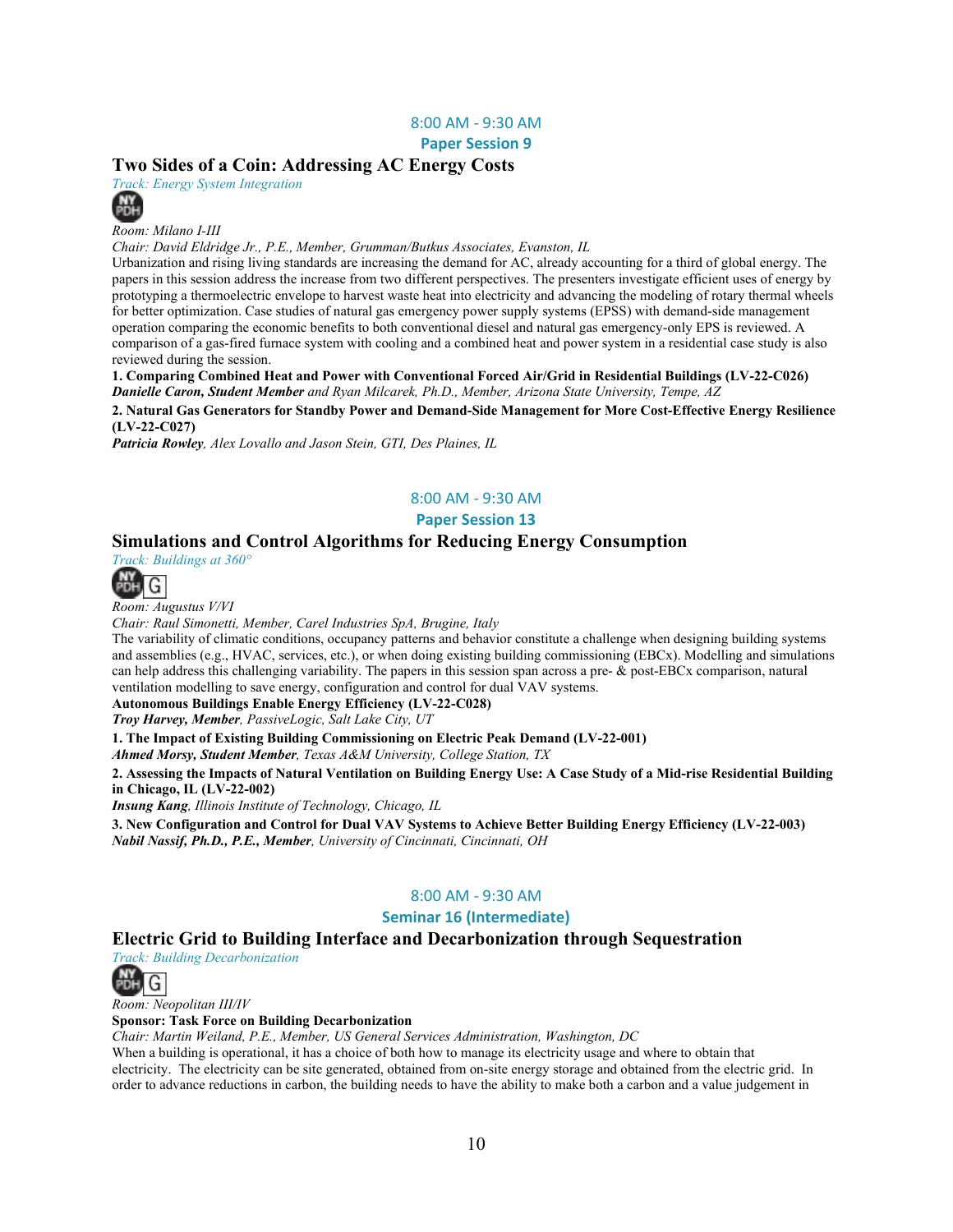these decisions. The amount of carbon in a central electric grid changes on a minute-by-minute basis, as does the cost to provide that electricity. How does decarbonization through sequestration work in building design?

**1. How Do Buildings Play a Role in Decarbonizing the Grid and How Does the Grid Talk Back?**

*Katherine Hammack, USGBC, Washington DC, DC*

**2. Decarbonization through Sequestration**

*Lance Davis, AIA, US Federal Agency, Washington, DC*

### 8:00 AM - 9:30 AM

**Seminar 17 (Intermediate)**

### **Energy System Integration a.k.a. Combined Heat and Power**

*Track: Energy System Integration*



*Room: Neopolitan I/II*

**Sponsor: 1.10 Cogeneration Systems**

*Chair: Blake Ellis, P.E., Fellow ASHRAE, Burns & McDonnell, Overland Park, KS*

Combined Heat and Power (CHP) defines energy system integration, as the waste heat of power generation is recycled for building thermal needs. While some are focused on electrification of all building loads, CHP can provide a practical pathway towards decarbonization through energy system integration and provides the most efficient use of fuel, whether fossil, bio, hydrogen or other. This seminar explores how CHP supports the development of the renewable energy grid, compares electrification to CHP and provides a glimpse of the future with non-carbon CHP that provides dispatchable energy which is vital to a stable grid.

### **1. Energy System Integration with Loads and the Grid through CHP**

*Gearoid Foley, Member, Integrated CHP Systems Corp., Princeton, NJ*

**2. ESI Vs. ESI**

*Blake Ellis, P.E., Fellow ASHRAE<sup>1</sup> and Praveen Cheekatamarla, Ph.D., Member2, (1)Burns & McDonnell, Overland Park, KS, (2)Oak Ridge National Laboratory, Oak Ridge, TN*

**3. Energy Systems Integration with H2 CHP**

*Richard Sweetser, Life Member, Exergy Partners Corp., Herndon, VA*

### 8:00 AM - 9:30 AM

**Seminar 18 (Intermediate)**

#### **Lubricants for New Low GWP Refrigerant Candidates**

*Track: Refrigerants and Refrigeration*

*Room: Augustus III/IV*

**Sponsor: 3.4 Lubrication**

*Chair: Greg Smith, Ph.D., Associate Member, Honeywell International, Buffalo, NY*

The HVAC/R industry continues to develop new refrigerants to meet low global warming potential regulations, and this can lead to challenges for lubrication. The seminars in this session provide insight into how refrigerant and lubricant chemical stability, miscibility and physical performance metrics are evaluated and applied to determine if new lubricants are required when refrigerants change, and if so, how new lubricants are developed to meet the needs of the industry.

**1. Lubricants for Low GWP Refrigerants: From Concept to Compressor Operation** 

*Joseph Karnaz, Member, Shrieve Chemical Products, Inc, The Woodlands, TX*

**2. Investigation of Lubricant Effects on Low GWP Refrigerant Performance**

*Ramesh Navaratnam, Member, Patech Fine Chemicals Co. Ltd., Dublin, OH*

**3. Dealing with Highly Soluble Low GWP Refrigerants**

*Joseph Karnaz, Member, Shrieve Chemical Products, Inc, The Woodlands, TX*

### Monday, January 31, 9:45 AM - 10:45 AM

#### **Paper Session 11**

**Research Advancements in Air Side Equipment and Components**

*Track: HVAC&R Systems and Equipment*

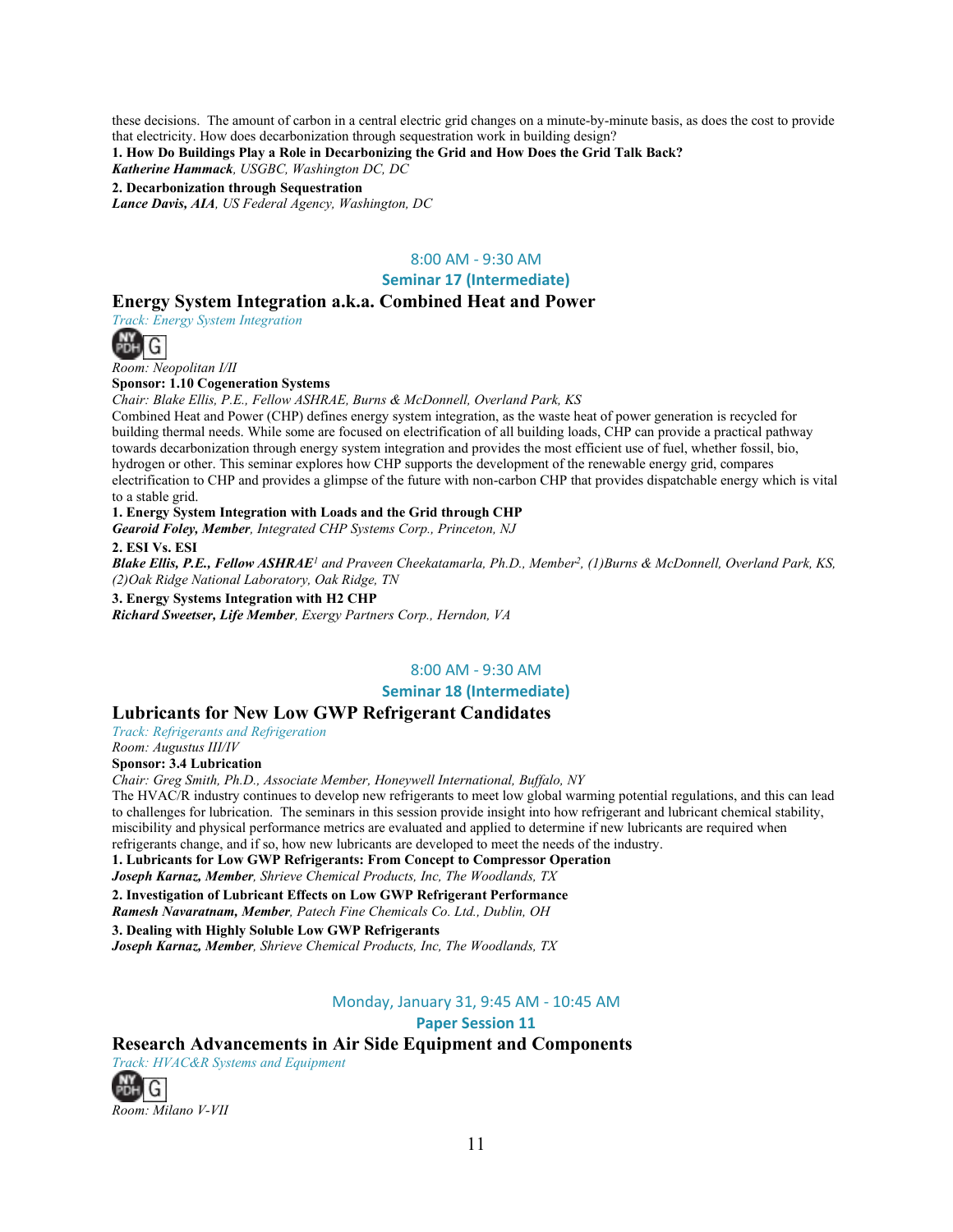*Chair: Davide Ziviani, Ph.D., Member, Center for High Performance Buildings, Purdue University, West Lafayette, IN* In this session, the first paper covers how a backward centrifugal fans performance is impacted by suction chamber intrusions and the proximity of the housing wall to the fan discharge by using CFD analysis; the second paper evaluates the level of insulation required to prevent condensation on the duct surface from the air surrounding the duct by developing a coupled heat transfer model; the third paper explains the field studies to test the ASHRAE Guideline 36 duct static resetting algorithm, measures its performance under various conditions in fully instrumented VAV systems located in the HVAC lab at the University of Cincinnati, and proposes improvements to the guideline.

**1. Studying the Effects of Suction Chamber Intrusions and Housing Proximity on Backward Centrifugal Fan Performance Utilizing Computational Fluid Dynamics (LV-22-C031)**

*Adam Michalson, Kevin L. Amende, P.E., Associate Member and Erick Johnson, Montana State University, Bozeman, MT*

**2. Analysis of Condensation on Ducts of Various Insulation Levels Using Coupled Heat-Mass Model with Building Simulation Data for California Climate Zones (LV-22-C032)**

*Antash Najib, Ph.D., Member1, Mark Modera, Ph.D., P.E., Fellow ASHRAE<sup>2</sup> and Frederick Meyers2, (1)Pakistan Navy Engineering College (NUST), Karachi, Pakistan, (2)University of California, Davis, CA*

**3. Field and Simulation Testing and Improvement of ASHRAE Guideline 36 Duct Static Pressure Resetting Algorithm (LV-22-C033)**

*Nabil Nassif, Ph.D., P.E., Member, University of Cincinnati, Cincinnati, OH*

**4. Energy Modeling of Variable Air Volume Parallel Fan Powered Terminal Units Using Energyplus** *Zahra Sardoueinasab, Member1, Peng Yin, Ph.D., Associate Member2 and Dennis O'Neal, Ph.D., Fellow ASHRAE3, (1)Nailor Industries, Houston, TX, (2)University of Louisiana at Lafayette, Lafayette, LA, (3)Baylor University, Waco, TX*

### 9:45 AM - 10:45 AM

### **Seminar 19 (Basic)**

### **ASHRAE Conference Crash Course**

*Track: Fundamentals and Applications*

*Room: Augustus V/VI*

**Sponsor: YEA Committee** 

*Chair: Madison Schultz, P.E., Member, OK BeCo, Oklahoma City, OK*

First time at an ASHRAE Conference? Been coming for years, but still confused? What is a TC? What is a Standing Committee? Who can attend what? What is the AHR Expo? And why is all this happening at once? This crash course provides all attendees with an introduction to all the ASHRAE Conference activities, explains how you can get involved, and allows you to ask questions to experienced attendees.

**1. The Ins and Outs of ASHRAE**

*Elise Kiland, P.E., Member, Critchfield Mechanical, Inc, San Jose, CA*

**2. Make the Most of Your Conference Experience**

*Zachary Alderman, P.E., Member, DLZ Corporation, South Bend, IN*

9:45 AM - 10:45 AM

**Seminar 20 (Intermediate)**

### **HVAC Design, Control and Operation of Hospitals After COVID-19 Fiasco**

*Track: Environmental Health and IEQ in the International Arena*



*Room: Augustus III/IV*

**Sponsor: 1.4 Control Theory and Application, 9.6 Healthcare Facilities , TC-1.5, TC-7.3, TC-7.5, TC-2.8** 

*Chair: Frank Shadpour, P.E., Fellow ASHRAE, SC Engineers, Inc., San Diego, CA*

COVID-19 came from nowhere; worldwide and without exception, our hospitals were not ready. Healthcare planners didn't expect it and HVAC Engineers had not designed for it. So, what happens now? We obviously don't have adequate numbers of isolation rooms and research indicates that the ventilation methods of the past are inadequate to support the infection control and indoor air quality requirements of the future. This seminar presents the latest technology and findings for the proper design, control and operation of hospitals to comply with today's requirements. Air change per hour, filtration and building automation are among the topics of discussion.

**1. The Hospital of the Future: Designing for Energy Efficiency and Infection Control** *Timothy Jacoby, Scripps Health, San Diego, CA*

**2. Designing Flexible and Adaptable HVAC Systems**

*Renshaw Edward, P.E., Kaiser Permanente, La Mesa, CA*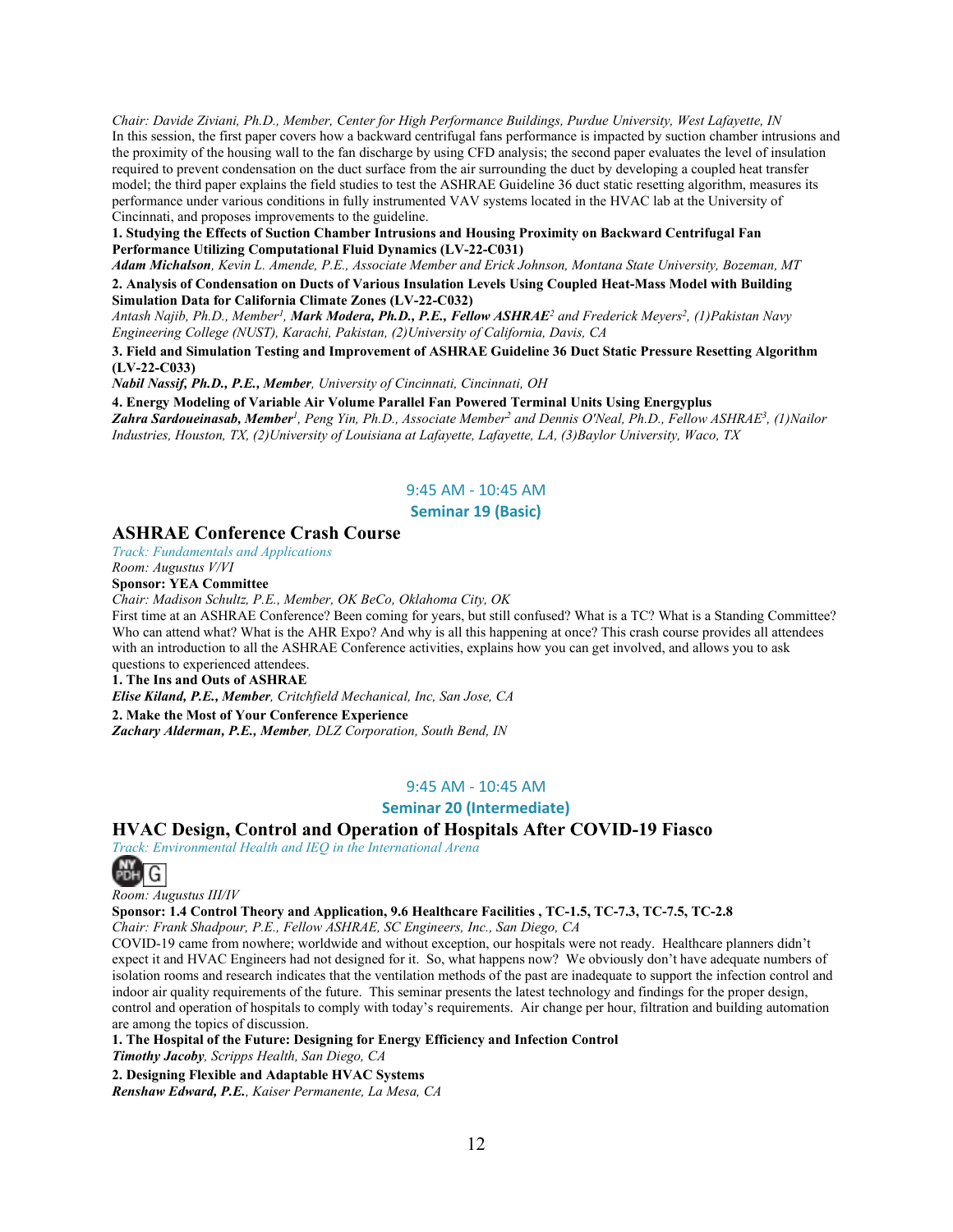#### 9:45 AM - 10:45 AM

#### **Forum 2**

### **Diversity, Equity, Inclusion and ASHRAE: Does It Really Matter?**

*Track: Fundamentals and Applications*

*Room: Neopolitan III/IV*

#### **Sponsor: Board of Directors DEI Advisory Subcommittee**

*Chair: Adrienne Thomle, Retired, Reno, NV*

In 2020, ASHRAE established a Proactive Diversity Task Group to recommend programs and initiatives seeking to eliminate all forms of discrimination and social injustice, and proactively drive diversity through all levels within ASHRAE. Some members ask "why?" As an engineering society, shouldn't ASHRAE be focusing its efforts and that of its volunteers on research and education? What role, if any, should ASHRAE play in diversity in the AEC community and social justice? Is there really a problem that needs to be solved? We want to hear from you: the members. This forum intends to tackle these questions head on.

### 9:45 AM - 10:45 AM

#### **Workshop 2 (Intermediate)**

### **Benefits and Cost Justification of Cloud-Based Building Energy Analytics**

*Track: HVAC for Industrial and Commercial Purposes - Challenges and Opportunities*



*Room: Milano I-III*

*Chair: Bert G. Phillips, P.Eng., MBA, UNIES Ltd., Winnipeg, MB, Canada*

NYSERDA's real time energy management program incentivized over 600 cloud-based energy analytics deployments in New York state, in commercial and multifamily buildings with systems from over 40 providers. This presentation delivers a crosscutting of cost-benefits analysis of energy analytics platforms spanning various construction vintages, mechanical systems, building end-uses, occupancy patterns and technology providers. The installed costs range from fractions of a dollar to over ten dollars per square foot. Regardless, benefits almost always justified total costs while improving the health and comfort of the building environments.

**1. Benefits and Cost Justification of Cloud-Based Building Energy Analytics** *Pavan Kumar Ryali, NYSERDA, New York, NY*

### Monday, January 31, 11:00 AM - 12:00 PM

**Paper Session 12** 

### **Modelling Materials and Devices to Use Them at Best**

*Track: HVAC&R Systems and Equipment*



*Room: Augustus V/VI*

*Chair: Maggie Moninski, P.E., SINGH + Associates Inc., Chicago, IL*

Knowing the properties of materials and devices is an essential prerequisite for exploiting their characteristics at both the design and deployment phase. The papers in this session cover this important topic spanning from wall assemblies, to HVAC mixing boxes, and, finally, to phase change materials.

**1. Development of a U-factor Calculation Procedure for Cold-Formed Steel C-shape Clear Wall Assemblies (LV-22-004)** *Merle McBride, Ph.D., P.E., Life Member, Consulting Engineer, Granville, OH*

**2. The Use of CFD to Understand Mixing, Controls, and Dampers in Air Handling Units (LV-22-005)** *Donald Willoughby, P.E., Member, ASHRAE, Atlanta, GA*

### 11:00 AM - 12:00 PM

**Seminar 3 (Intermediate)**

### **Would Your Building Perform Satisfactorily During a Heatwave or Power-Blackout?**

*Track: Buildings at 360°*



*Room: Neopolitan I/II* **Sponsor: 4.2 Climatic Information, 2.8 Building Environmental Impacts and Sustainability**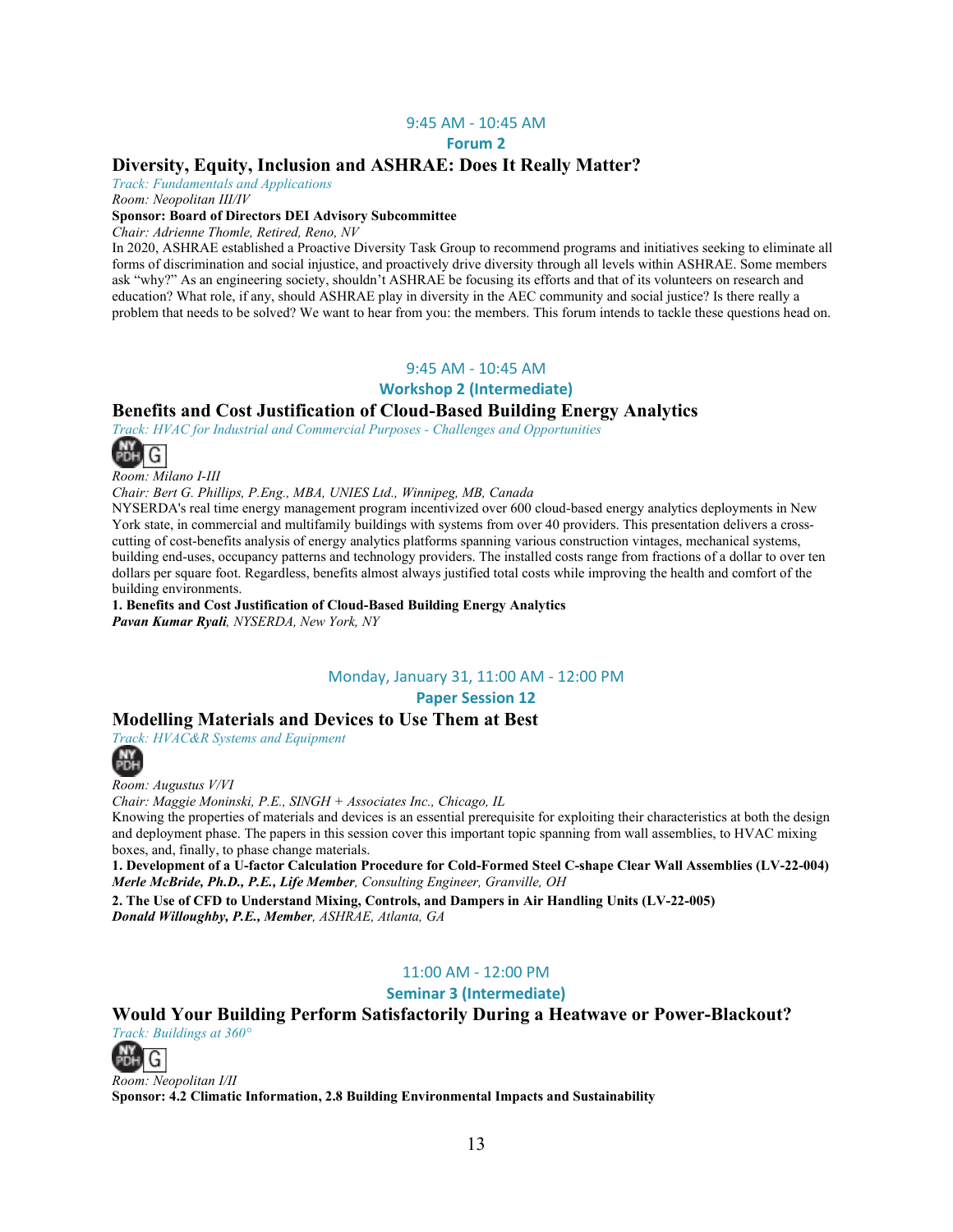### *Chair: Joe Huang, Member, White Box Technologies, Inc., Moraga, CA*

Residents in lower-income neighborhoods typically have less access to green spaces and shading trees, increasing extreme heat exposure. Electricity can fail during heatwaves, especially if air-conditioning installations have outpaced the capacity of power grids. The sufficiency of passive and low energy alternatives depend on the extreme coincidence of heat and humidity. This seminar suggests how you might adapt your design solutions to three challenges for any particular project. Is air-conditioning necessary to satisfy the needs of building occupants? Could passive features maintain satisfactory performance during heatwave/power-blackout events? What are the social and environmental justice implications of air-conditioning your client's project?

#### **1. Strategies for Urban Cooling – How Buildings Can Improve Indoor and Outdoor Urban Climates** *David Sailor, Ph.D., P.E., Arizona State University, Tempe, AZ*

**2. Could a Passive Design Satisfy the Needs of Building Occupants?** *Eric Peterson, Ph.D., P.E., Member, University of Leeds, Leeds, United Kingdom*

### 11:00 AM - 12:00 PM

#### **Seminar 21 (Intermediate)**

### **Does it Matter Where your Weather Data Comes From?**

*Track: Buildings at 360°*



*Room: Milano V-VII*

#### **Sponsor: 4.2 Climatic Information, 2.5 Global Climate Change**

*Chair: Parag Rastogi, Ph.D., Member, arbnco ltd, Glasgow, United Kingdom*

Weather is a critical input to building design and analysis. Novel weather data sources like global climate models, hyperlocal modelling, and crowd-sourced weather data currently coexist with outdated "weather files" from conventional airport stations. This seminar will discuss neglected but important questions about how climate zones are defined and selected. The speakers will also share their experience with creating weather files from raw data to obtain the weather data published in Ch. 14 (Climatic Information) of the Handbook – Fundamentals, Std. 169, and the IWEC files, as well as new technologies improving data quality and availability.

**1. How the Sausage Is Made: Past, Present and Future Adventures in Determining Climate Zones** *Drury Crawley, Ph.D., BEMP, Fellow ASHRAE, Bentley Systems, Inc., Washington, DC* **2. Adventures in Wrangling Weather Data for Building Design and Analysis**

*Drury Crawley, Ph.D., BEMP, Fellow ASHRAE, Bentley Systems, Inc., Washington, DC*

**3. The ASHRAE IWEC2 Files Are Decades Old: Are They Still Useful in a Changing Climate?**

*Yu Joe Huang, BEMP, Fellow ASHRAE, White Box Technologies, Moraga, CA*

#### 11:00 AM - 12:00 PM

#### **Seminar 23 (Advanced)**

### **Integrated Smart Heating and Cooling Systems**

*Track: Energy System Integration*



*Room: Augustus III/IV*

#### **Sponsor: 6.8 Geothermal Heat Pump and Energy Recovery Applications**

*Chair: Graeme Maidment, Ph.D., P.E., London South Bank University, London, United Kingdom*

Heating and cooling can be controlled individually or can form part of a smart heating and cooling network. By integrating into a low temperature heat networks, it's possible to deliver further carbon savings, since heat can be shared between heating and cooling applications and captured from secondary sources. The principles of integrated smart heating and cooling energy systems are well described, lessons learned may not because their deployment is relatively new. This seminar brings together knowledge and understanding of these smart networks by presenting and discussing examples with different levels of complexity and application.

#### **1. Feeding R&D Back into Government Policy**

*Joel Hamilton, UK Government, London, United Kingdom*

**2. The Need for Smart Local Energy Systems**

*Graeme Maidment, Ph.D., P.E., London South Bank University, London, United Kingdom*

**3. Green Smart Community Integrated Energy Systems**  *Akos Revesz, Ph.D., Affiliate, London South Bank University, London, United Kingdom*

**4. Low Temperature Heat Networks in Sweden**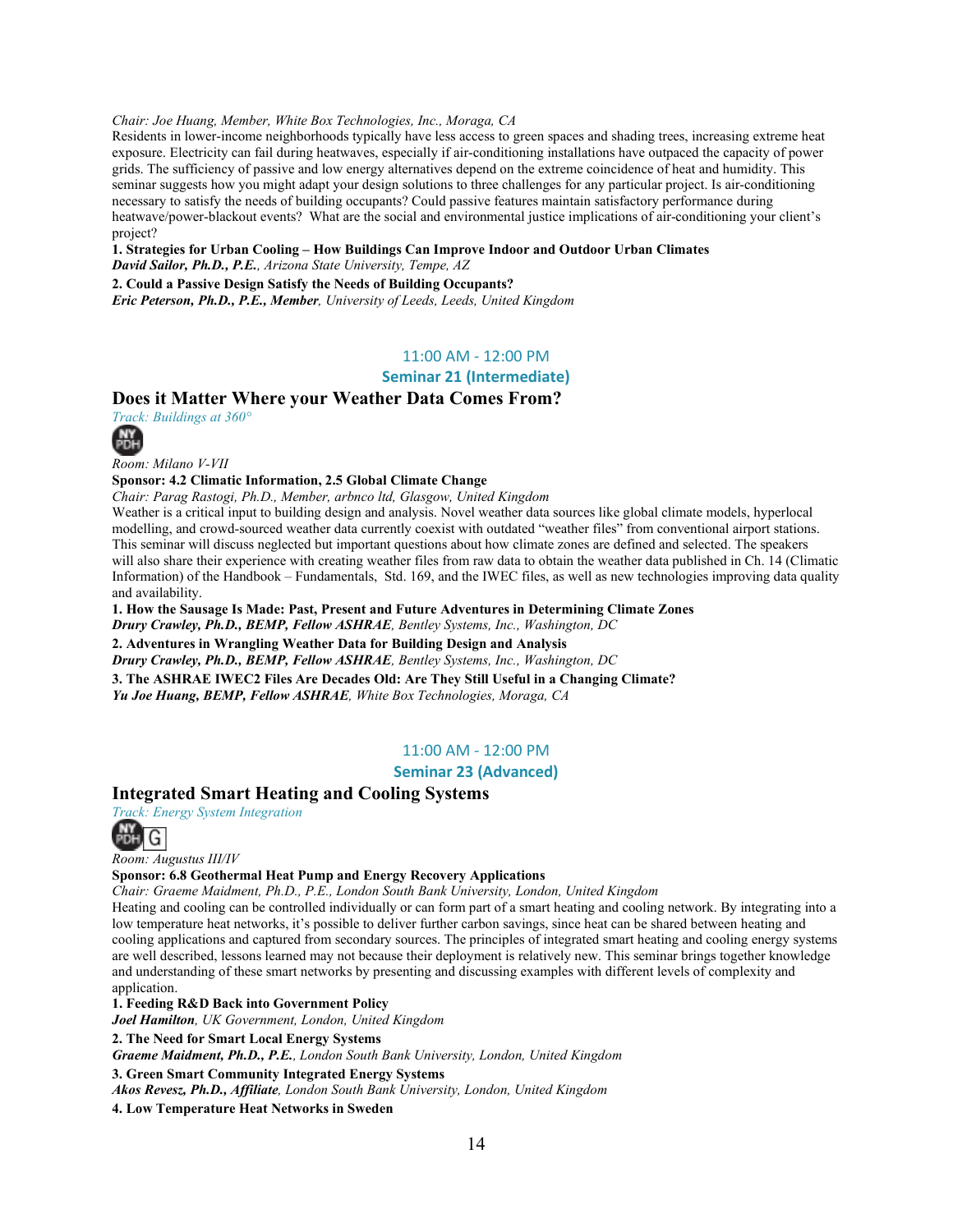*Helen Carlström, E.On, Malmo, Sweden*

### Monday, January 31, 2:15 PM - 3:15 PM

**On-Demand Paper Session (Intermediate)**

### **Live Q&A Session 2: BEM and Hygiene-Related HVAC Design**

*Chair: Ahmed Abdelsalam, Amazon, Dublin* 

**1. Macro-Level Changes and the Influence on the Danish Building Industry (LV-22-C061)**

*Nanna B. Overgård and Amalie Palme, Technical University of Denmark, Kongens Lyngby, Denmark*

**2. Standard Environmental Aerosol Risk of Common HVAC Options in Dentistry (LV-22-C062)**

*Travis R. English, P.E., Member, Kaiser Permanente, Oakland, CA*

**3. Five Years Later: A Building Energy Modeling Fleet's Second Round Institutional Energy Retrofit Analysis (LV-22- C063)**

*Daniel Villa, P.E., Member1, Mark Adams2, Gerald Gallegos, P.E.3 and Aaron Garrett, Ph.D.2, (1)Sandia National Laboratories, Alamo (virtual employee), TX, (2)Tunation, LLC, Knoxville, TN, (3)Sandia National Laboratories, Albuquerque, NM*

**4. Hygienic Design of HVAC Systems for Hospitals (LV-22-C065)** *Faisal Ahmed, Affiliate and William R. Shultes, Upstate Parts and Supply. Inc, Syracuse, NY*

### 2:15 PM - 3:45 PM

### **Seminar 25 (Intermediate)**

### **Seismic Certification of Equipment**

*Track: Fundamentals and Applications*

**NIY** 

*Room: Augustus III/IV*

**Sponsor: 2.7 Seismic and Wind Resistant Design**

*Chair: Matthew Hooti, P.E., Member, ISOTECH Industries inc, Woodbridge, ON, Canada* Join this session to gain a clear understanding of the requirements, benefits and ease of going through the process of certifying equipment to the ASCE7. Presenters in this session provide greater understanding of code requirements for seismic certification

of equipment. When is it required, where is it required and what are acceptable methods and standards?

**1. Code Requirements: When/Where**

*Robert Simmons, P.E., Member, Petra Seismic Design, Houston, TX*

**2. Equipment Manufacturing Experience** *Harold Dubensky, P.E., Member, Johnson Controls, Inc., York, PA* **3. How: Certification Requirements**

*John Giuliano, P.E., Member, Vibration Mountings & Controls, Bloomingdale, NJ*

### **Tuesday, February 1**

Tuesday, February 1, 8:00 AM - 9:30 AM

### **Panel 1 (Intermediate)**

### **In Real Time: Charting the Pathway for Existing Buildings to Get to Carbon Neutrality**

*Track: Buildings at 360°*

*Room: Milano I-III*

### **Sponsor: 2.8 Building Environmental Impacts and Sustainability**

*Chair: Paul Torcellini, Ph.D., P.E., Fellow ASHRAE, National Renewable Energy Laboratory, Golden, CO*

Many corporate entities have set goals to be carbon neutral by a specific date, often within the next 20 years. This shift will take a concerted effort by these owners to make substantial changes to their buildings. But who makes the plan? Design firms are being asked more and more to provide planning and strategies to shift carbon consumption within the business cases for owners. This interactive panel in real-time will debate and create an action plan to bring a building to carbon neutrality. The audience will have a change to brainstorm, comment and help drive the action plan development.

**1. Creating an Effective Action Plan #1**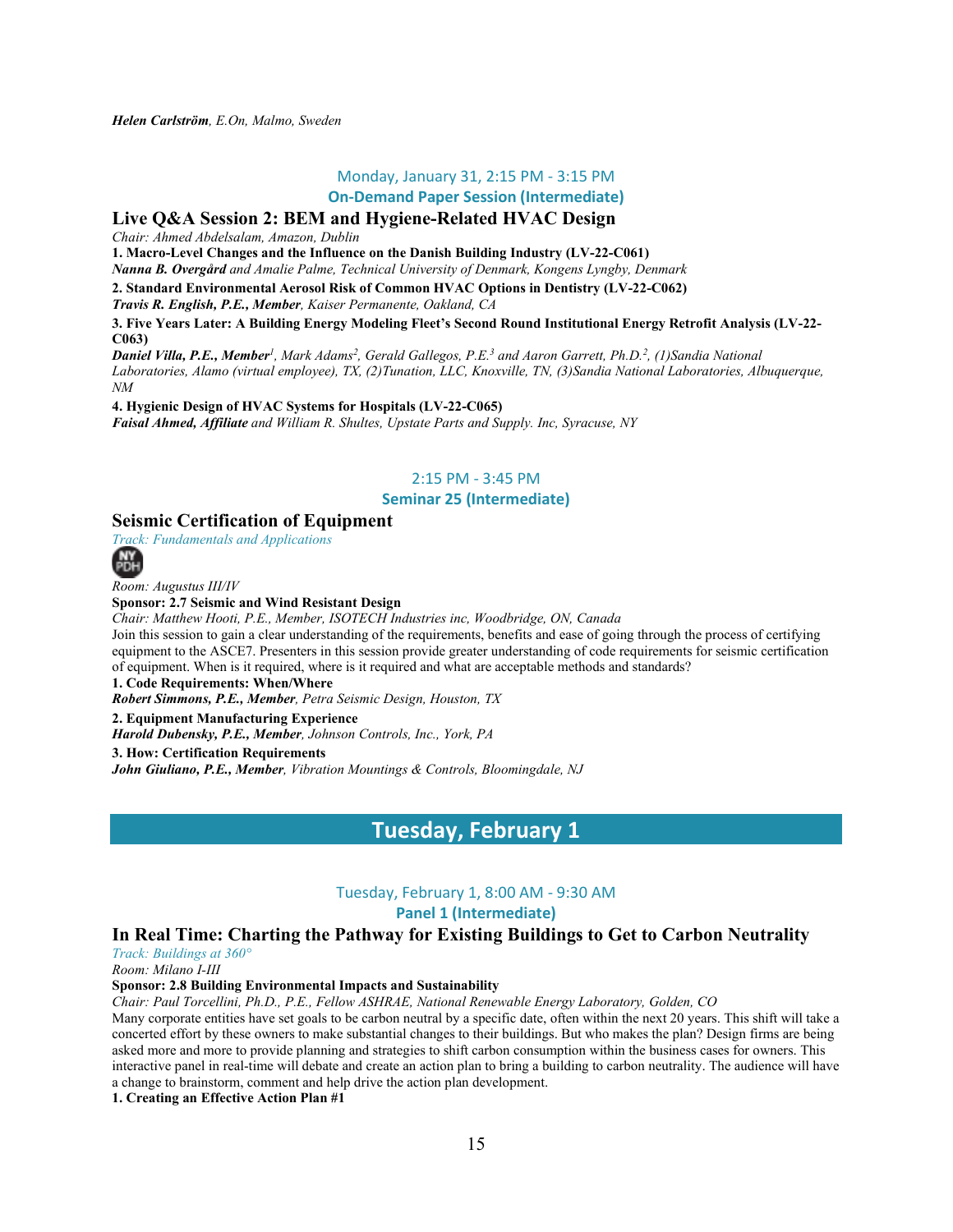*Stet Sanborn, AIA, Member, Smith Group, San Francisco, CA* **2. Creating an Effective Action Plan #2** *Kent Peterson, P.E., Presidential Fellow ASHRAE, P2S, Inc., Long Beach, CA* **3. Creating an Effective Action Plan #3** *John Hickey, P.E., Jacobs, Seattle, WA* **4. Creating an Effective Action Plan #4** *Kiersten Washle, Associate Member, CMTA, Boston, MA*

### 8:00 AM - 9:30 AM

### **Paper Session 14**

### **Characterizing Device Performances by Field Tests and Measurements**

*Track: HVAC&R Systems and Equipment*



*Room: Milano V-VII*

*Chair: Davide Ziviani, Ph.D., Member, Center for High Performance Buildings, Purdue University, West Lafayette, IN* The quest for increasing the energy efficiency of equipment and buildings, both at individual and at district level, requires the estimation/assumption of device characteristics and the assessment of what the real performance is. This session deals with measuring the performances of the following devices by experiment or by real-time measurement in the field including adsorption-based desiccant material, AC for a data center, hybrid boiler array and residential AC systems.

**1. Demonstration of Hybrid Boiler Arrays to Improve Heating Season Efficiency, Provide Redundancy, and Minimize Capital Investment (LV-22-C035)**

*Abinesh Ravi, Associate Member1, Kris Jorgensen, Ph.D., Associate Member2, Douglas Kosar, Member2, Alex Lavollo2 and Patricia Rowley, Associate Member2, (1)Gas Technology Institute, Des Plaines, IL, (2)GTI, Des Plaines, IL*

**2. Experimental Characterization of Adsorption Isotherm of Solid Desiccant Materials for Use in Air Dehumidification Devices (LV-22-C036)**

*Tomas Venegas, BEMP, Associate Member1, Ming Qu, Ph.D., Associate Member1, Kashif Nawaz, Ph.D., Member2 and Lingshi Wang2, (1)Purdue University, West Lafayette, IN, (2)Oak Ridge National Laboratory, Oak Ridge, TN*

**3. Repeatability Assessment of Load-Based Testing Methodology for Residential Air Conditioning Equipment (LV-22- C037)**

*Parveen Dhillon, Student Member, Dohyeon Kim, Travis Horton, Ph.D., Member and James Braun, Ph.D., Fellow ASHRAE, Purdue University, West Lafayette, IN*

> 8:00 AM - 9:30 AM **Paper Session 15**

### **Light and Shade**

*Track: Buildings at 360°*



*Room: Augustus V/VI*

*Chair: Nohad Boudani, PEng, Member, Sodicom, Beirut, Lebanon*

Controlling the lighting in a room has consequence on the indoor environmental quality. This session investigates the use of lights and shades by proposing an intelligent control of a venetian blind that automatically adjusts the solar irradiation reaching the room by tilting the slat angle; it also proposes a study about adjusting the internal light by using a fully-integrated lighting control system which dynamically controls the fixture dimming level; finally, co-modeling the shading devices and the fenestrations using energy and irradiation simulation software which can predict the optimal settings.

**1. More Light, Less Energy: Validating Fully-Integrated LED Controls for DoD Interior Lighting Applications (LV-22- C038)**

*Bryan Urban, Fraunhofer USA, Boston, MA*

### 8:00 AM - 9:30 AM

**Seminar 26 (Intermediate)**

**Advanced Heat Exchanger Simulation and Optimization Tools for HVAC Applications** *Track: HVAC&R Systems and Equipment*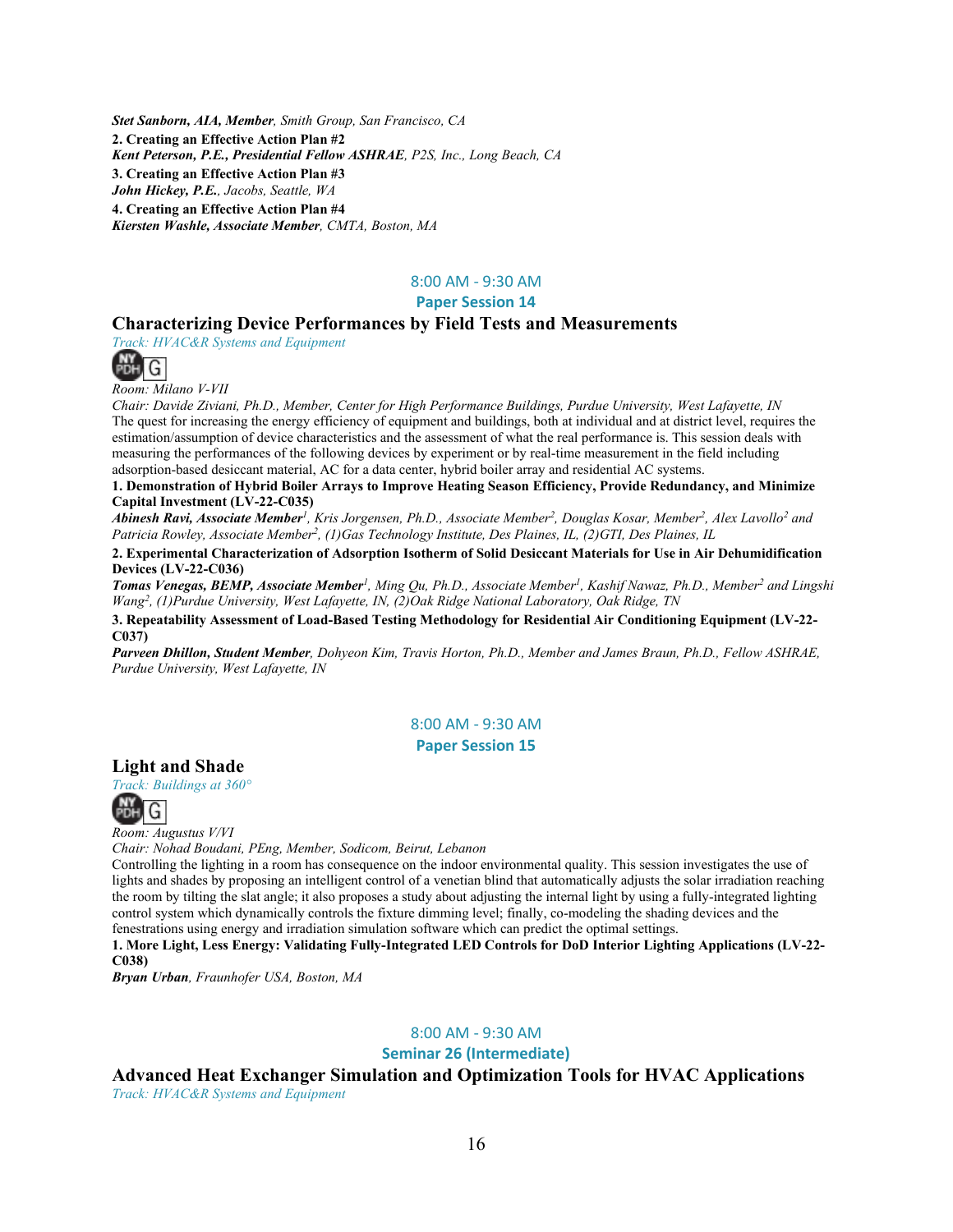

*Room: Neopolitan I/II* **Sponsor: 1.13 Optimization**

*Chair: Khaled Saleh, Ph.D., P.E., Member, Goodman Manufacturing, Daikin Group, Houston, TX*

In this session, there will be three presentations by National Institute of Standards and Technology, University of Maryland and Oak Ridge National Lab to introduce the state-of-the-art simulation and optimization tools for air-cooled heat exchangers for HVAC Application. All the tools can be used for designing and optimizing the heat exchangers for the current refrigerants and low GWP refrigerants. Practical examples from industry are presented along with the description of the optimization algorithms used in simulation and optimization tools.

#### **1. Optimization of Heat Exchangers Using Steady State Simulation Tools Coupled with CFD and Multiobjective Genetic Algorithms**

*Vikrant Aute, Ph.D., Member, University of Maryland, College Park, MD*

**2. Evap-Cond Simulation Tool with Optimization Refrigerant Circuitry**

*Piotr Domanski, Ph.D., Fellow ASHRAE, National Institute of Standards and Technology, Gaithersburg, MD*

**3. Optimization and Lccp Evaluation of a Residential Heat Pump Using 5-Mm Tubes and Refrigerants with GWP <150** *Zhenning Li, Ph.D., Associate Member, Oak Ridge National Laboratory, Oak Ridge, TN*

### 8:00 AM - 9:30 AM

#### **Seminar 27 (Advanced)**

### **Impact of Workplace Furnishing System and Air Distribution on Infectious Diseases**

*Track: Environmental Health and IEQ in the International Arena*



*Room: Neopolitan III/IV*

*Chair: Julia Murphy, SOM, New York City, NY*

Will the workplace layout be changed after pandemics? While there are Wells Riley tools to understand overall risk in offices, the layout of furnishing systems interaction with people and air flow are less understood. In this seminar, a conceptual framework of diseases spread in the workplace is provided. A furnishing system provider will identify different conventional and possible post pandemic furnishing set ups to understand the risk of infection with air flow interaction impacts. Both Wells Riley and computational fluid dynamics tools will be used to evaluate the risk.

**1. Framework of Infectious Disease Spread in the Workplace**

*L. Bourouiba, Ph.D., MIT, Cambridge, MA*

**2. The Effect of Workplace Furnishing Layouts on Air Flow and Disease Transmission**

*Sharon Tracy, Ph.D., Steelcase, Grand Rapids, MI*

**3. ASHRAE ETF Office Guide: Consideration of Air Flow and Furnishing Systems**

*Luke Leung, P.E., BEMP, Member, Skidmore, Owings, & Merrill LPP, Chicago, IL*

**4. Utilizing CFD to Study Different Post Pandemic Workplace Layouts**

*Stephen Ray, Ph.D., P.E., Associate Member and Kristina Lundeen, North Park University, Chicago, IL*

### 8:00 AM - 9:30 AM

### **Seminar 28 (Intermediate)**

**Understanding and Applying Gas-Fired Low Intensity Infrared Radiant Heat Systems in Industrial Facilities**

## **NY**<br>PDH

*Track: HVAC for Industrial and Commercial Purposes - Challenges and Opportunities*



*Room: Augustus III/IV* **Sponsor: 6.5 Radiant Heating and Cooling**

*Chair: Ongun Berk Kazanci, Ph.D., Associate Member, International Centre for Indoor Environment and Energy, Technical* 

*University of Denmark, Kgs. Lyngby, Denmark* This session is a continuation of information on gas-fired low intensity infrared heat presented at the virtual summer meeting in June. This session strives to present an overall awareness of the benefits of gas-fired low intensity infrared heat when applied to industrial and commercial buildings. Practitioners must understand that its physical properties differ from air based heat systems. The presentations exemplify the basic physical properties of infrared heating, energy efficiency and its high level of comfort when applied correctly. Presenters will cover basic theory and applications in distribution and industrial facilities.

**1. Intermediate Understanding of Infrared Radiant Heating**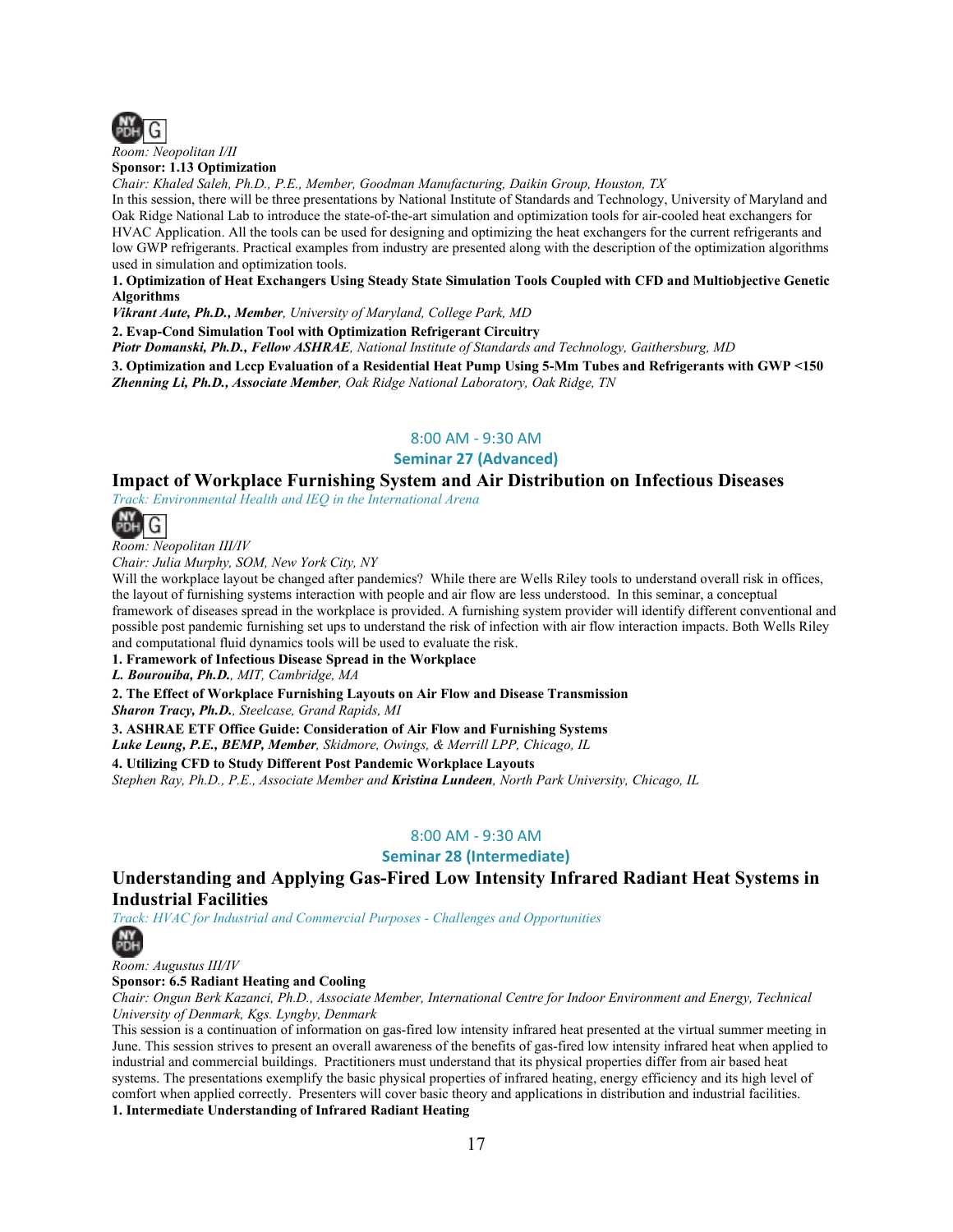*Kevin Mahoney, Specified Air, Comstock Park, MI* **2. Gas-Fired Infrared Heat for Distribution and Fulfillment Centers** *Donald E. Larsson, Member, Specified Air Solutions, Buffalo, NY* **3. Gas Fired Infrared Heating from a Consulting Engineer's Perspective** *Gregory Topp, P.E., Roger D Fields Associates, Columbus, OH* **4. Gas Fired Infrared Heating from an Owner's Perspective** *Firyal Kassim, Federal Express Ground, Moon Township, PA*

### Tuesday, February 1, 9:45 AM - 10:45 AM

**Paper Session 16** 

### **Virtual:How the Use of Smart "Self-Learning" Controls Can Enhance the Building Efficiency**

*Track: Buildings at 360°*



*Chair: Brian M. Fronk, Ph.D., P.E., Associate Member, Oregon State University, Corvallis, OR*

In the last decade the use of controls that can predict occupancy inside buildings or interacts with the rate of occupancy has evolved tremendously in the vision to have more energy efficient buildings and enhance comfort. However, controls can fail and send the wrong message to the equipment. The need of new control approaches is crucial to make buildings smarter by measuring not only the direct presence of occupants, but also to predict the historical occupancy density based on factors such as dynamic schedules, environmental records and people behavior. This session presents different approaches toward smarter controls. **1. A Data-Driven Method to Test and Fine-Tune Occupant-Centric Building Controls Prior to Implementation (LV-22- C040)**

*Hamidreza Karimian1, Mohamed Ouf, Associate Member2, Nunzio Cotrufo, Student Member3 and Jean-Simon Venne4, (1)Concordia university, Montreal, QC, Canada, (2)Concordia University, Montreal, QC, Canada, (3)Department of Building, Civil and Environmental Engineering, Concordia University, Montreal, QC, Canada, (4)BrainBox AI, Montreal, QC, Canada*

**2. Towards Post-Pandemic City Management: Prediction of Occupancy Profiles of Commercial Buildings in New York City (LV-22-C041)**

*Aya Doma, Student Member1, Ahmed Zaalouk1, Hamidreza Karimian2, Mohamed Osman3, Mazdak Nik-Bakht4 and Mohamed Ouf, Associate Member4, (1)Concrodia University, Montréal, QC, Canada, (2)Concordia university, Montreal, QC, Canada, (3)Concordia University, Montréal, QC, Canada, (4)Concordia University, Montreal, QC, Canada*

**3. Experimental Design and Analysis of Reliability Evaluation of Off-the-Shelf Occupancy Sensor System in Residential Buildings (LV-22-C042)**

*Yiyi Chu, Debrudra Mitra, Kristen Cetin, Ph.D., P.E., Member and Sam Evans, Michigan State University, East Lansing, MI* **4. Preliminary Investigation of Active Demand Flexibility Control at Ahus Using Energy Feedback Control (LV-22-C010)** *Rodney D. Hurt, Student Member1, Zufen Wang, Student Member2, Gang Wang, P.E., Member3, Esber Andiroglu3 and Li Song, Ph.D., P.E., Member1, (1)University of Oklahoma, Norman, OK, (2)University of Miami, Miami, FL, (3)University of Miami, Coral Gables, FL*

### 9:45 AM - 10:45 AM

**Paper Session 17** 

### **Water-Energy Nexus Both in Central and District Systems**

*Track: HVAC&R Systems and Equipment*

*Room: Augustus III/IV*

*Chair: Jeremy Caron, City of Des Moines, Des Moines, IA*

This session discusses the water-energy nexus. Water, not only energy, is one of the most importance resources that needs preserving. The concept of energy saving can be expanded to water saving, and to resource saving. Water and energy usage are strictly related in systems that focus on saving the energy while minimizing water. They range from central systems to district systems, that need to consider the variability of climatic conditions to deliver the required heating and cooling. The concept of saving energy, water, etc., however, cannot be disentangled from that of resilience, because systems are required to recover their duties after a disruption.

**1. Waterside Economizer Control in ASHRAE RP-1711 (LV-22-007)**

*Steven Taylor1 and Brandon Gill, P.E., Member2, (1)Taylor Engineering LLC, Alameda, CA, (2)Taylor Engineers, Alameda, CA* **2. Installation Energy and Water Resilience Planning (LV-22-008)**

*William James Wolfe and Jill Schueckler, US Army Corps of Engineers, Champaign, IL*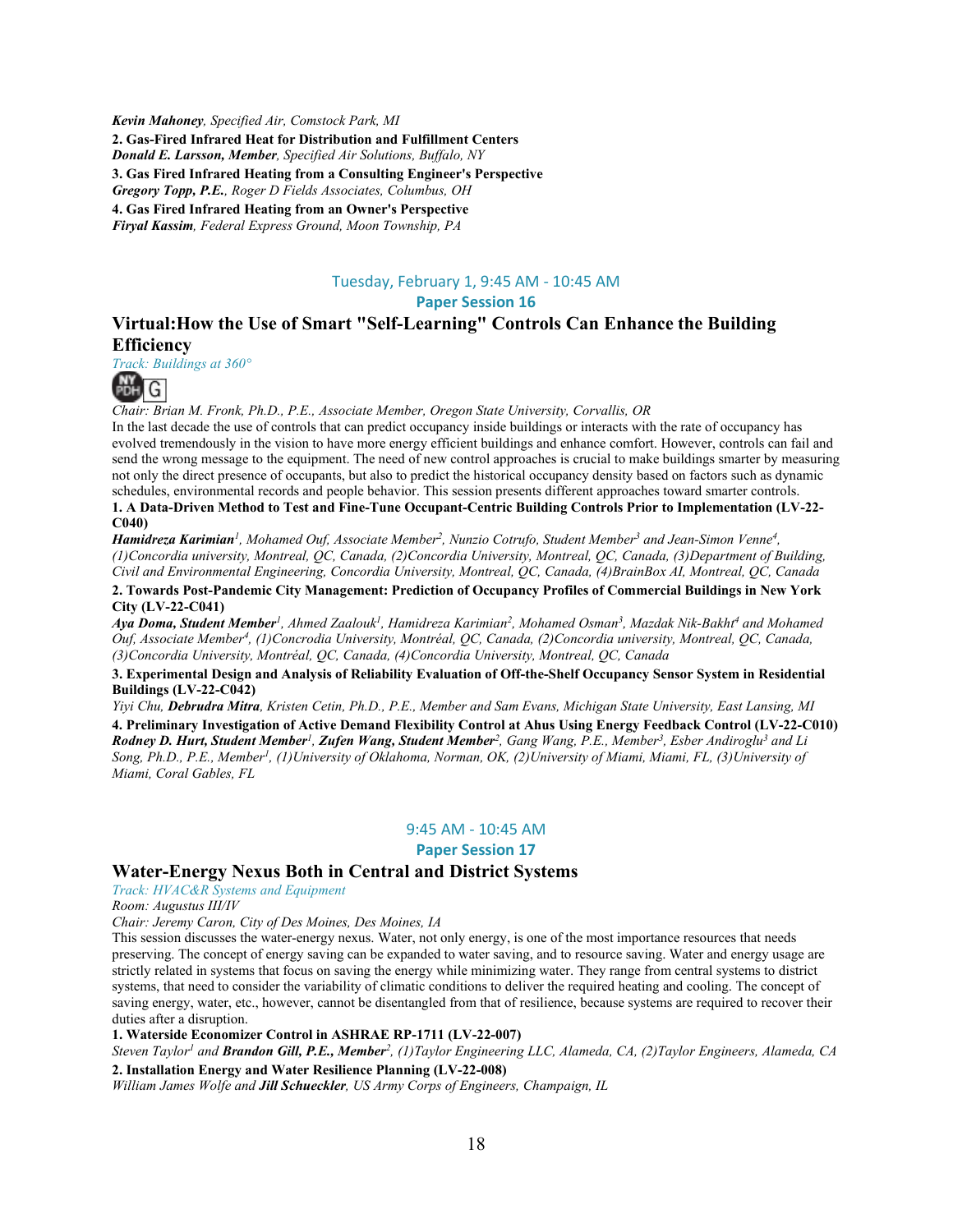**3. Reducing Cost of Chilled Water Thermal Storage Systems to Encourage Adoption of Energy Efficient Thermal Plants (LV-22-C030)** *Jacob Miller, Member, M2 Thermal Solutions LLC, Somerville, MA*

9:45 AM - 10:45 AM

#### **Forum 3**

### **Should Have Seen That Coming! Climate Impacts on Cleanrooms, Labs, Hospitals and other Critical Environment Operations**

*Track: HVAC for Industrial and Commercial Purposes - Challenges and Opportunities Room: Neopolitan III/IV*

#### **Sponsor: 9.11 Clean Spaces, 1823 , TC 1.7; TC 9.02; TC 9.09; TC 9.10**

*Chair: Mitchell Swann, P.E., Resolution Management Consultants, Marlton, NJ*

Blistering heat waves, droughts, monsoon-esque floods, massive power outages and municipal water system shutdowns – all of these stablemates of the apocalypse have come to visit in recent years. Are massive forest fires really a 'surprise' out west anymore? Swings in climatic conditions have gotten more extreme and more widely dispersed across the globe. These extremes can wreak havoc on operations with critical environmental control needs or high resource demands. This forum looks at the role and limits of design in dealing with these infrequent but impactful events on design and operating decisions and on business interruption insurance policies.

### Tuesday, February 1, 11:00 AM - 12:30 PM

### **AHR Expo Session 1 (Intermediate)**

### **The Industry Transition to A2L Refrigerants: Where Are We and Where Are We Headed?**

*Track: Refrigerants and Refrigeration Room: N235/N237*

### **Sponsor: 7.3 Operation and Maintenance Management**

*Chair: Matthew Mullen, P.E., Member, EMCOR Services New England Mechanical, South Windsor, CT*

U.S. Regulations are requiring the industry to transition to low Global Warming Potential (GWP) refrigerants as early as 2025 due to the recently passed *American Innovation and Manufacturing Act.* Many proposed lower GWP refrigerants are classified as slightly flammable ASHRAE Class 2L refrigerants which will require changes in how our industry works. This seminar explains the regulatory landscape, some of the key industry research done by AHRI and ASHRAE, changes in critical industry standards (including ASHRAE 15), changes in service practices and codes that will be necessary for the transition to the lower GWP ASHRAE class 2L refrigerants.

**1. U.S. and Worldwide Regulatory Drivers for Transitioning to Low GWP Refrigerants** 

*Helen Walter-Terrinoni, Air Conditioning, Heating and Refrigeration Institute, Arlington, VA*

**2. Understanding the Risks: Research Results on A2L Refrigerant Safety**

*Dick Lord, Carrier, Monteagle, TN*

**3. The Standard and Code Impacts of A2L Refrigerants**

*Mary Koban, Air Conditioning, Heating and Refrigeration Institute, Arlington, VA*

**4. Servicing Equipment with A2L Refrigerants: What Technicians Will Need Know**

*Jason Obrzut, ESCO Group, Mt. Prospect, IL*

**5. Spray Evaporation on an Enhanced Surface Tube Bundle with Low GWP Refrigerant HFO-1234ze(E)** *Joshua Rothe, Student Member, Auburn University, Auburn, AL*

### 11:00 AM - 12:30 PM

### **Paper Session 18**

### **Addressing IEQ Challenges Through CFD Simulations, Air Cleaning Technologies and Advanced Particle Removal Technology**

*Track: Environmental Health and IEQ in the International Arena*



*Room: Augustus V/VI Chair: Christine Reinders-Caron, Member, Iowa State University, Omaha, IA*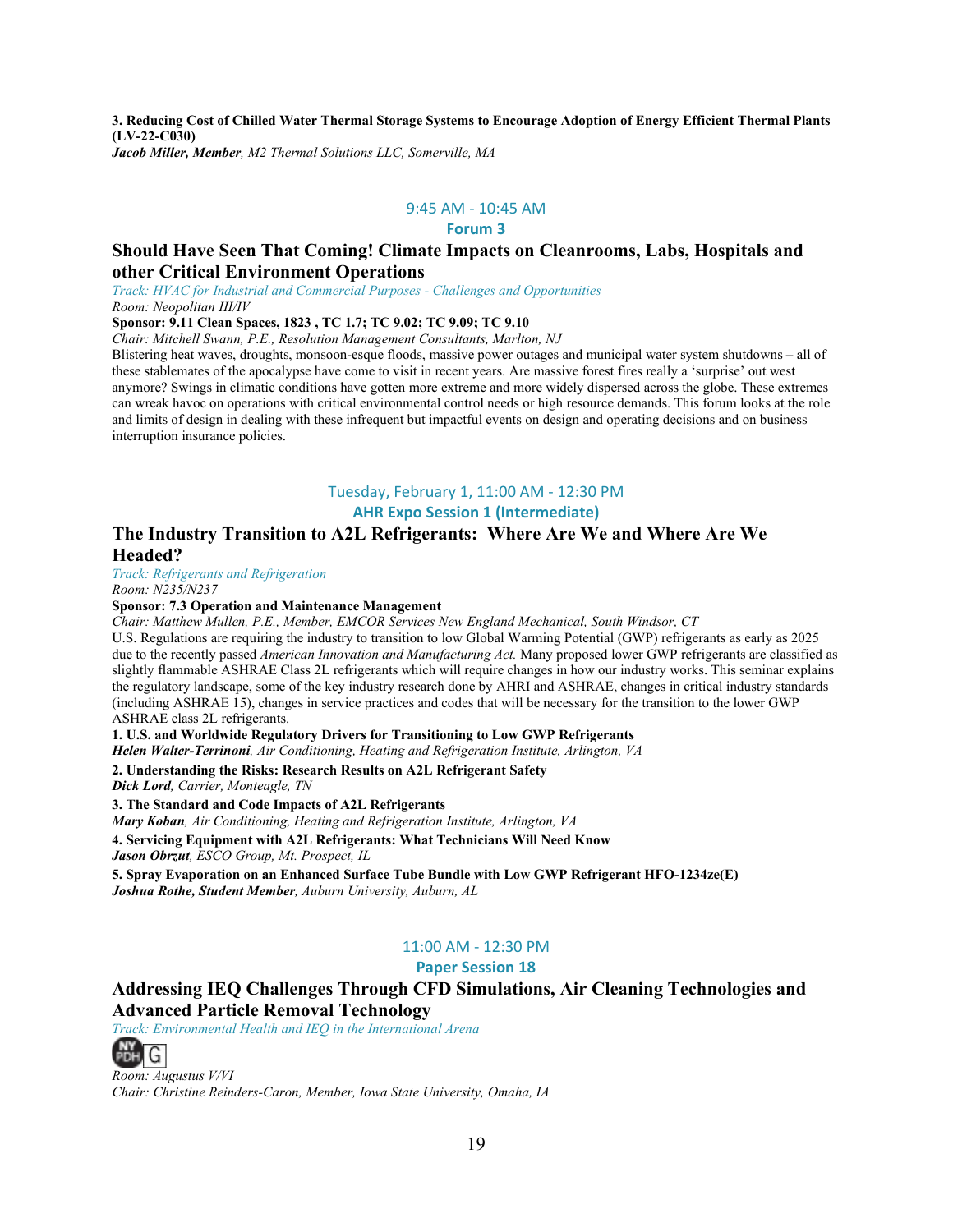The SARS-CoV-2 pandemic has created new IEQ challenges. The papers in this session present CFD analysis to determine the efficacy of UVGI systems and provide valuable insights to practicing and design engineers related to the design and operation of UVGI systems; challenges encountered in the evaluation of air-cleaning technologies; a new form of electrostatic filtration consisting of porous collecting electrodes to collect and hold a large capacity of different particles regardless of their nature of physical properties.

**1. Computational Fluid Dynamics Analysis of Ultraviolet Germicidal to Control the Probability of Infection Due to Transmission of Airborne Pathogens (LV-22-C043)**

*Kishor Khankari, Ph.D., Fellow ASHRAE1 and William Bahnfleth, Ph.D., P.E., Presidential Fellow ASHRAE2, (1)AnSight LLC, Ann Arbor, MI, (2)Penn State, University Park, PA*

**2. Advanced Particle Removal Technology as an Efficient Tool for Addressing Emerging Global Air Quality and Safety Challenges (LV-22-C045)**

Larry Rothenberg, J.D.<sup>1</sup>, Igor Krichtafovitch, Ph.D.<sup>2</sup>, Alan Viosca<sup>2</sup> and Norm Long, Member<sup>2</sup>, (1)Agentis Air LLC, Rockville, *MD, (2)AgentiAir, rockville, MD*

**3. Challenges in Evaluating Air-Cleaning Technologies and Directions for Future Research** *Christos Polyzois, Ph.D., Member, Independent Consultant, Bloomington, MN*

#### 11:00 AM - 12:30 PM

**Paper Session 19** 

### **Dehumidification: Materials, Devices, Energy Issues and Water Recovery**

*Track: Fundamentals and Applications*



*Room: Milano V-VII*

*Chair: Gary Debes, Gary Debes Consulting Services, Coatesville, PA*

The water content of air is its humidity. Dehumidification consists in the reduction of the airs water content, and it may occur spontaneously or be forced on purpose. In the latter case, the condense that builds up affects the heat transfer properties of the device causing dehumidification, not to mention its energy consumption. Authors in this session present the negative effects of frost formation on evaporators and how they can be tackled by superhydrophilic or superhydrophobic coatings. The session investigates the gap effect in mini-channel heat exchangers with condensation and analyzes the energy associated to some dehumidification technologies cannabis indoor operations.

**1. Investigation of Influence of Superhydrophilic and Superhydrophobic Coated Aluminum Surfaces on Frost Formation (LV-22-C046)**

*Emma Nyholm Humire1, Mikael Järn, Ph.D.2 and Erik Björk, Ph.D.1, (1)Royal Institute of Technology (KTH), Stockholm, Sweden, (2)RISE Research Institutes of Sweden, Stockholm, Sweden*

**2. Novel Use of Fertilizer as a Liquid Desiccant for Greenhouse Dehumidification and Water Recovery (LV-22-C047)** *Jonathan Maisonneuve, Ph.D., Associate Member and Sancheyan Pushparajah, Oakland University, Rochester, MI*

**3. Comparative Energy Analysis of Dehumidification Technologies for Indoor Cannabis Operations (LV-22-C048)** *Josh Spalding, Associate Member, Quest (Therma-Stor), Los Angles, CA*

### 11:00 AM - 12:30 PM

**Seminar 31 (Intermediate)**

**High Efficiency Variable Speed Pumping Systems and Integration Challenges with Chiller Plant Design** *Track: Buildings at 360°*



*Room: Augustus III/IV*

**Sponsor: 8.2 Centrifugal Machines, 6.1 Hydronic and Steam Equipment and Systems , TC 8.1, TC 2.8** 

*Chair: Trent Hunt, Member, Mechanical Products NSW, Salt Lake City, UT*

This session overviews variable speed chilled water pumping systems with a technical understanding of how a chiller fits into primary-secondary, variable primary and distributed-variable primary systems. The purpose of this seminar is to present the technical points of each type of pumping system in terms of function and operation while providing an understanding of how a water chiller responds functionally to a variable fluid flow through its evaporator. Presenters provide pointers and suggestions in the form of lessons learned regarding the control and operation of each of these systems.

**1. Key Chiller Selection Criteria in a Variable Flow Pumping System**

*Rick Heiden, Member, Trane, La Crosse, WI*

**2. Pumps That Know the Flow in Chilled Water Pumping Systems**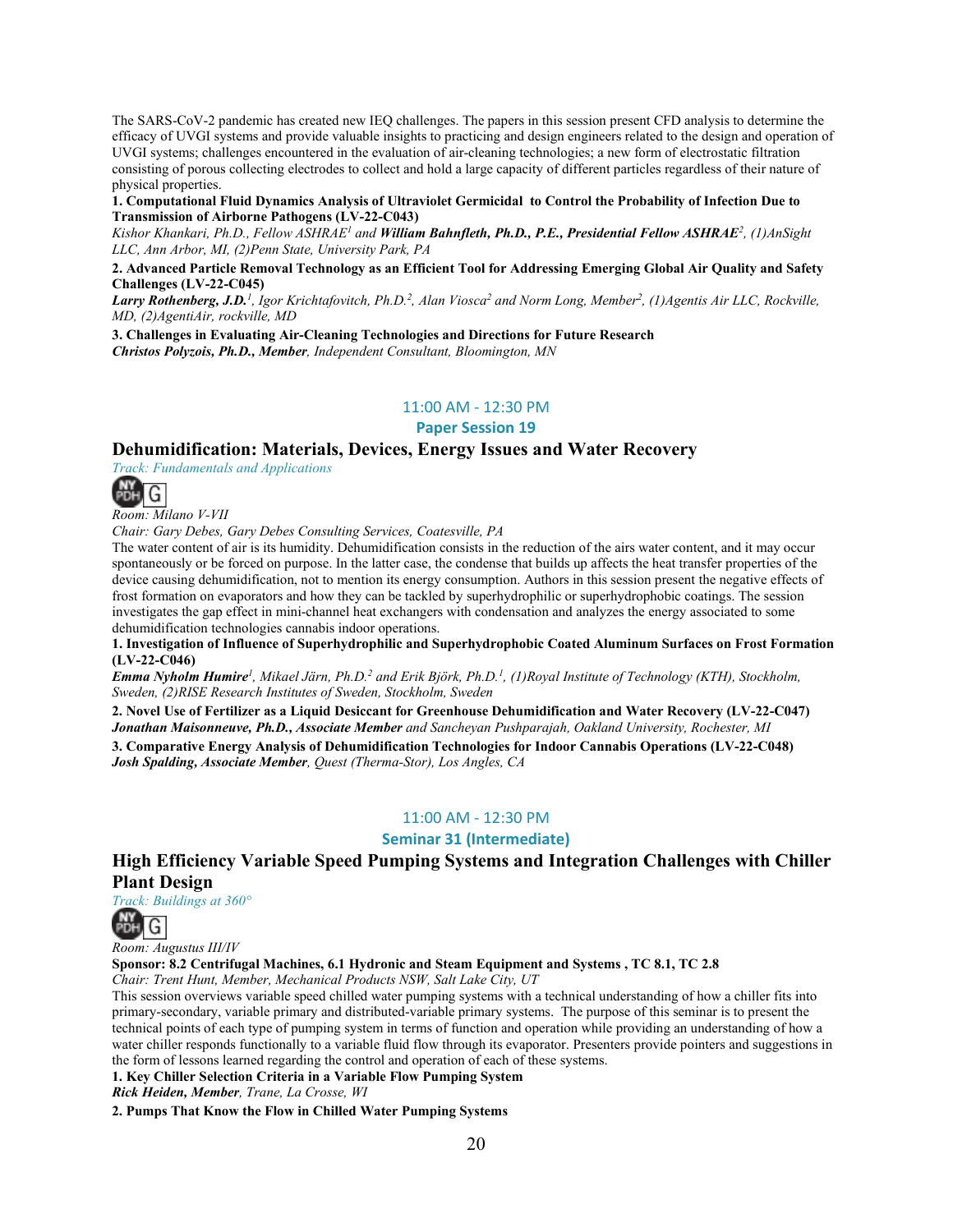*David Lee, P.Eng., Member, Armstrong Fluid Technology, Toronto, ON, Canada*

**3. Lessons Learned in Control and Operation of Primary-Secondary and Distributed Pumping Chilled Water Systems** *Chris Miller, P.E., Member, P2S, Inc., Long Beach, CA* **4. Key Design Considerations for the Implementation of Variable Primary Chilled Water Pumping Systems**

*Brandon Gill, P.E., Member, Taylor Engineers, Alameda, CA*

### 11:00 AM - 12:30 PM

### **Seminar 32 (Intermediate)**

### **Novel Heat Exchangers Enabled by Shape Optimization and Additive Manufacturing**

*Track: HVAC&R Systems and Equipment*



*Room: Neopolitan III/IV*

**Sponsor: 8.5 Liquid-to-Refrigerant Heat Exchangers, 1.3 Heat Transfer and Fluid Flow , TC 1.13**  *Chair: Kashif Nawaz, Ph.D., Oak Ridge National Laboratory, Oak Ridge, TN*

Heat exchangers are fundamental components of HVAC&R systems, and thus significant research efforts have focused on improving the performance of these components. In recent years, advancements in computational tools and optimization algorithms alongside advancements in additive manufacturing have expanded the horizon to improve the conventional HX design to include concepts such as topology optimization. This seminar provides an overview of the fundamentals of shape and topology optimization, modeling methods and their effect on the performance of heat exchangers.

**1. Shape and Topology Optimized Heat Exchangers: Challenges and Opportunities** 

*Vikrant Aute, Ph.D., Member, University of Maryland, College Park, MD*

**2. Heat Transfer Enhancement of Single-Phase Internal Flows Enabled by Shape Optimization and Additive Manufacturing**

*William King, Ph.D., University of Illinois at Urbana-Champaign, Champaign, IL*

**3. Topology Optimization of Fluid-Fluid Heat Exchange Systems**

*Kentaro Yaji, Ph.D., Osaka University, Osaka, Japan*

### 11:00 AM - 12:30 PM

**Workshop 3 (Basic)**

### **Virtual: Best Practices of the Mentor-Mentee Relationship**

*Track: Fundamentals and Applications*

**Sponsor: YEA Committee, College of Fellows** 

*Chair: Shona O'Dea, Member, DLR Group, Chicago, IL*

Mentoring can be a powerful resource for personal and professional growth, not only for mentees, but for mentors as well. Are you working through a challenging new project or moving into a new role? ASHRAE members at any stage of their career will benefit from this interactive workshop. Mentorship does not just happen; it's important to be intentional about finding and nurturing relationships, both with those that fill experience gaps, but also with peers to achieve your highest potential. It's the goal of this workshop to organically connect members to develop their skills, knowledge and confidence to enhance attendees' growth.

**1. Best Practices of the Mentor-Mentee Relationship**

*Ralph Kison, Member, Growth Through Learning Inc., Vancouver, BC, Canada*

### Tuesday, February 1, 1:00 PM - 1:30 PM

**Panel 2 (Basic)**

### **Building Automation, Cybersecurity, Artificial Intelligence, BACnet/SC and Optimizing Controls Sequences: A Panel Discussion for YEA**

*Track: Fundamentals and Applications*

*Room: Milano IV*

### **Sponsor: 1.4 Control Theory and Application**

*Chair: Michelle Shadpour, Member, SC Engineers, Inc., San Diego, CA*

TC 1.4 is playing a critical role in the development of building automation, cybersecurity, artificial intelligence, BACnet/SC and optimizing control sequences. Join this session to learn how each subcommittee has contributed to the discussion on many of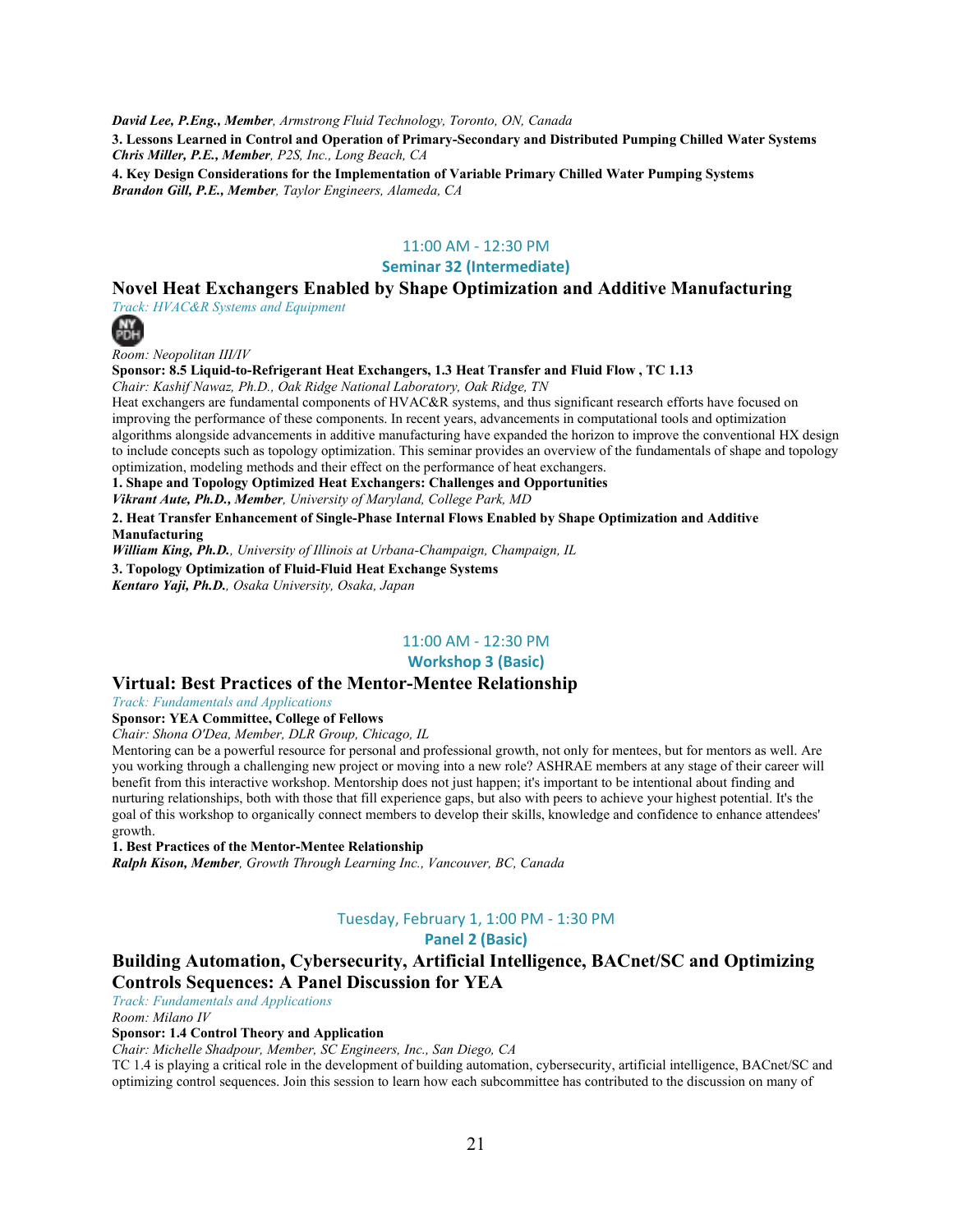these topics. Moderated by the technical committee's YEA subcommittee chair, the panelists will include past committee and subcommittee chairs that are pioneers in these arenas.

#### 1:00 PM - 2:00 PM

#### **On-Demand Paper Session (Intermediate)**

### **Live Q&A Session 3: Energy Efficiency and Energy Recovery Solutions**

*Chair: Brian M. Fronk, Ph.D., P.E., Associate Member, Oregon State University, Corvallis, OR*

**1. Performance Assessment of Integrated Building Envelopes Using Thermoelectric Modules for Temperature Regulation (LV-22-C057)**

*Xiaoli Liu, Student Member, Ming Qu, Ph.D., Associate Member and Kazuaki Yazawa, Ph.D., Purdue University, West Lafayette, IN*

**2. Analysis of Heat Exchanging Performance of Rotary Thermal Wheels (LV-22-C058)**

*M. Anusha Wijewardane, Ph.D., R.A. Chathura Prasad Ranasinghe, Ph.D., H.M. Dinuka P. Herath, M.D. Anuradha Wickramasinghe and A.M. Chandani K. Polgolla, University of Moratuwa, Moratuwa, Sri Lanka*

**3. Evaluation of an Intelligent Venetian Blind System for Building Energy Saving in Canada (LV-22-C060)** *Yue Zhao, Yousef Alipouri, Ph.D., Caitlyn Shum, Student Member and Lexuan Zhong, Ph.D., P.E., Member, University of Alberta, Edmonton, AB, Canada*

**4. Experimental Study on Energy Efficiency of DC Distribution System Under Varied Load Conditions (LV-22-C068)** *Gucheng Zhao, Sze Ting Chan and Yi Zhang, Future Human Habitats Division, Tsinghua Shenzhen International Graduate School, Tsinghua University, Shenzhen, China*

**5. Characterizing the Energy Flexibility Capacity of DC Electric Appliances Based on an Experimental Study (LV-22- C064)**

*Sze Ting Chan, Gucheng Zhao and Yi Zhang, Future Human Habitats Division, Tsinghua Shenzhen International Graduate School, Tsinghua University, Shenzhen, China*

#### 1:00 PM - 2:30 PM

#### **AHR Expo Session 4 (Basic)**

### **System Stability and Contaminant Control with Lower GWP Refrigerants**

*Track: Refrigerants and Refrigeration*

*Room: N235/N237*

### **Sponsor: 3.2 Refrigerant System Chemistry**

*Chair: Rashid Zakeri, Member, Circle Prosco, Inc., Bloomington, IN*

Changes to lower global warming potential (GWP) refrigerants require investigation of these candidates with other components found within a refrigeration and air conditioning system. Studies are typically initiated under controlled laboratory testing for stability and compatibility with various lubricants, chemicals, metals and other materials of construction. This seminar presents industry efforts to screen various lower GWP refrigerant candidates through collaborative research and individual company studies. Several refrigerant and lubricant interactions are discussed along with studies on the acceptable stability and compatibility of system additives and components.

**1. An Update on Low GWP Refrigerant Material Compatibility and Lubricant Research**

*Xudong Wang, Ph.D., Member, Air-Conditioning, Heating and Refrigeration Technology Institute, Arlington, VA*

**2. Filter-Drier for Contaminant Control in Air Conditioning Application of R466A**

*Debasis Banerjee, Ph.D., Associate Member, Sporlan Division of Parker Hannifin, Washington, MO*

### **3. AHRTI9016 - Insights with R-32, R-1234yf, and Their Blends**

*Stephen Kujak, Member, Trane Technologies, La Crosse, WI*

**4. Compatibility of Odorants with Refrigerant/Lubricant Systems**

*Ngoc Dung (Rosine) Rohatgi, Ph.D., Member<sup>1</sup> , Eric Forsell1 , Scott Ayers1 and Marc Scancarello, P.E., Member2 , (1)Spauschus Associates Inc., Bethlehem, GA, (2)Emerson Climate Technologies, Inc., Sidney, OH*

### Tuesday, February 1, 2:45 PM - 3:45 PM

**AHR Expo Session 3 (Basic)**

### **Decarbonization as it Applies to Appliance & Equipment Standards**

*Track: Buildings at 360° Room: N235/N237 Chair: William McQuade, P.E., Member, Air Conditioning, Heating and Refrigeration Institute, Arlington, VA*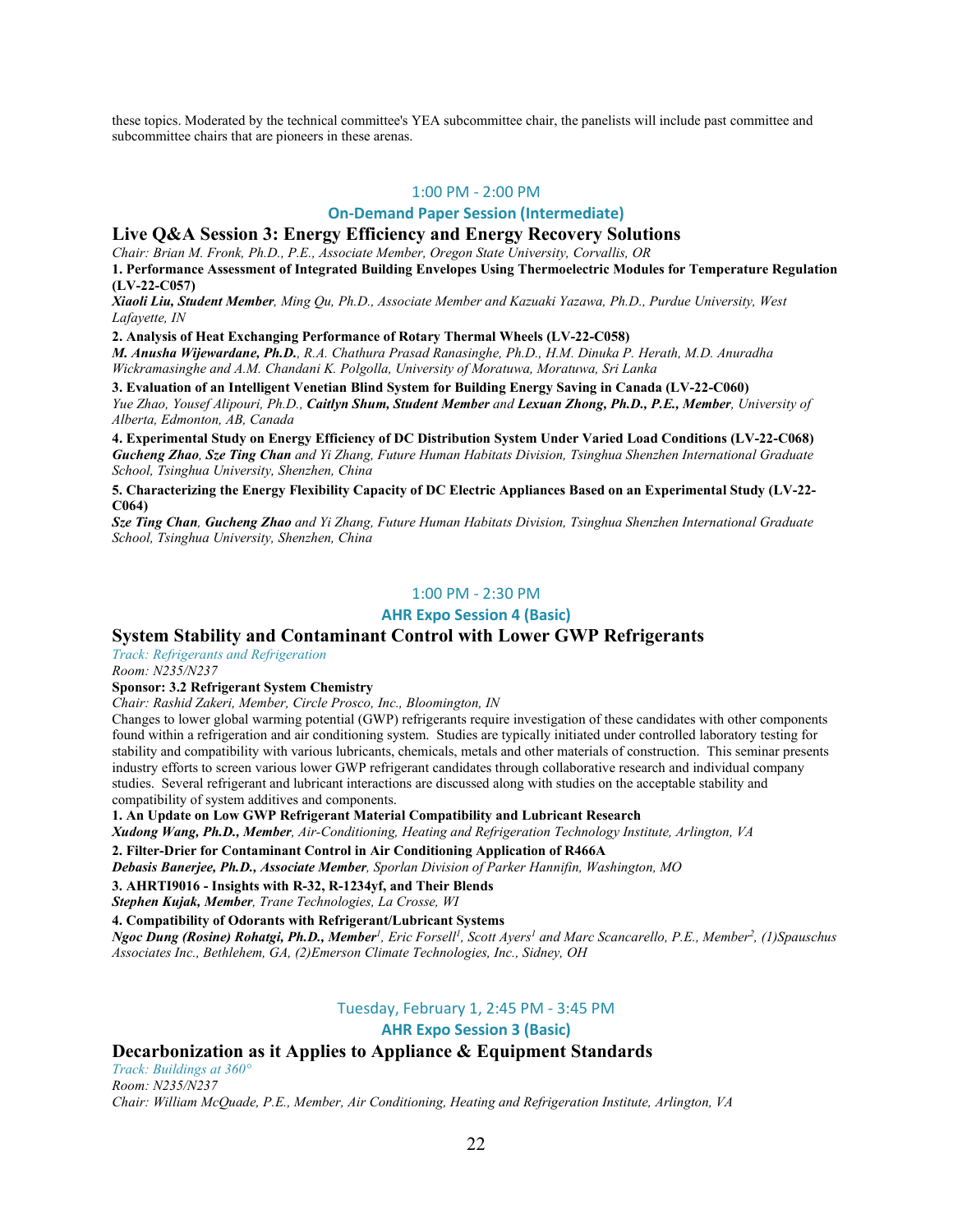Overview of current and upcoming standards and how they can be used for building decarbonization. **1. Appliance & Equipment Standards for Building Decarbonization**  *William McQuade, P.E., Member, Air Conditioning, Heating and Refrigeration Institute, Arlington, VA*

### Tuesday, February 1, 3:15 PM - 4:45 PM

**Seminar 33 (Intermediate)**

### **Level Up Your Flower Game: Hydronic Design for Cannabis Grow Facilities**

*Track: HVAC for Industrial and Commercial Purposes - Challenges and Opportunities*



*Room: Augustus III/IV*

### **Sponsor: 6.1 Hydronic and Steam Equipment and Systems**

*Chair: David Lee, P.Eng., Member, Armstrong Fluid Technology, Toronto, ON, Canada*

Cannabis cultivation has a major dependency on its HVAC systems towards accurately controlling the indoor climate to be able to produce healthy crops at a high yield; and using hydronic systems is one of the most effective approaches to cultivation. This seminar explores the best-in-class practices on indoor climate requirements, hydronic pumping and parallel pumping strategies for reduced energy consumption, as well as psychrometric analysis of grow rooms.

**1. Indoor Climate Forecasting**

*Adam Zebrowski, PID Controls, Toronto, ON, Canada*

**2. Hydronic Pumping for Cannabis Grow Facilities**

*Tony Furst, Member, Armstrong Fluid Technology, Cape Coral, FL*

**3. Psychrometric Analysis for Cannabis Cultivation**

*Devin Lake, P.Eng., Greer Galloway Consulting Engineers, Kingston, ON, Canada*

### **Wednesday, February 2**

### Wednesday, February 2, 8:00 AM - 9:30 AM

### **Paper Session 20**

### **Virtual: Innovation in Closed Cavity Facade, Double Skin Facade and Drying Air Cavity** *Track: Buildings at 360°*



*Room: ASHRAE Virtual Environment*

*Chair: Som Shrestha, Ph.D., Member, Oak Ridge National Laboratory, Oak Ridge, TN*

This session investigates different approaches to reduce the HVAC loads by studying the use of new methods when designing the facades of a building. Studies have shown that the cooling load can be reduced by more than 20% if an efficient facade is used to protect a building from weather conditions, such as the closed cavity facade with different geometrical shapes, by introducing a double skin facade which integrates a PV device that can reduce the heat gain and produce energy at the same time, or by choosing the optimum shape of a vinyl siding cladding which affects the efficacy of drying air and hence the HVAC load. **1. Challenges and Opportunities of Using Closed Cavity Façade for Improving Energy Efficiency and Indoor** 

**Environmental Quality in Office Buildings in US Climates (LV-22-C049)**

*Michalis Michael, Associate Member<sup>1</sup> and Mauro Overend2, (1)University of Cambridge UK, Cambridge, United Kingdom, (2)Delft University of Technology, Delft, Netherlands*

**2. Potential Drying of Air Cavity Behind Vinyl Siding for Building Envelopes (LV-22-009)**

*Yanmei Xie, North Dakota State University, Fargo, ND*

**3. A Novel Process for Selecting a PCM For a Building Energy Retrofit (LV-22-006)** *Neda Askari Tari, Arizona State University, Tempe, AZ*

**4. A Numerical Investigation of the Gap Effect on the Condensation Heat Transfer in Vertical Mini-Channels with Various Wettability Conditions (LV-22-C009)**

*Hyo Je Son1, Jae Sung Yang, M.D.1, Man Yeong Ha, Ph.D.1, Hanchoon Lee, Ph.D.2, Seungmo Jung2 and June Kee Min, Ph.D.1 , (1)Pusan National University, Busan, Korea, Republic of (South), (2)LG Electronics, Seoul, Korea, Republic of (South)*

8:00 AM - 9:30 AM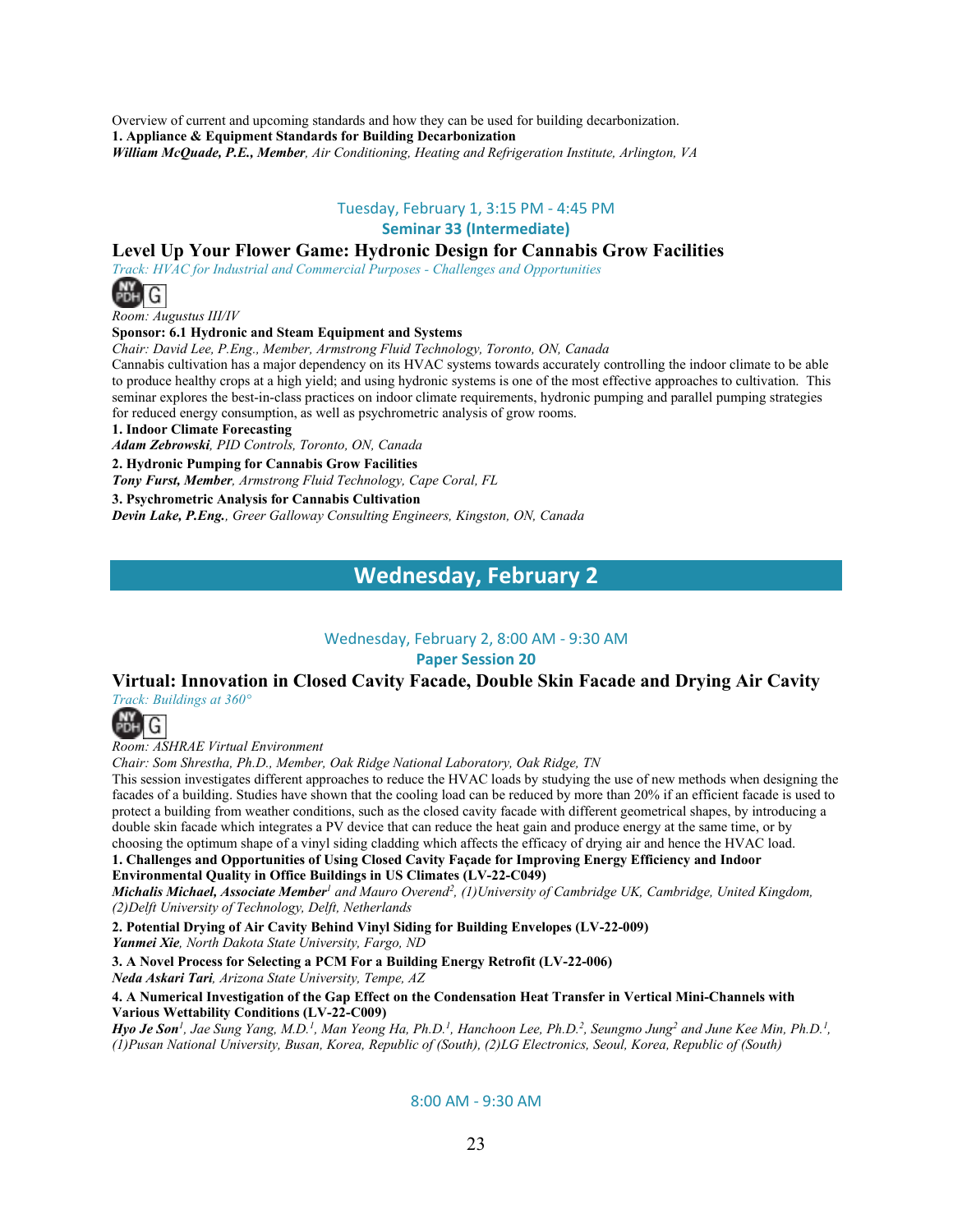### **Paper Session 21**

### **Virtual: Refining ASHRAE COVID Guidelines and Standard 100**

*Track: HVAC&R Systems and Equipment*



*Room: ASHRAE Virtual Environment*

*Chair: Ahmed Abdelsalam, Amazon, Dublin*

ASHRAE Epidemic Task Force committee has responded quickly to the COVID-19 pandemic and released its guidelines for the safety of the public. This session explores results of building readiness assessments conducted for more than 100 commercial office buildings across the United States and recommends action where additional risk mitigation measures were warranted. The session also discusses ASHRAE Standard 100 and derives localized Standard 100 EUI targets for 11 cities across 7 climate zones using local benchmarking data collected through annual building energy benchmarking ordinances. It suggests new ideas that may be worth implementing when a region adopts Standard 100.

**1. From Guidance to Implementation: Applying ASHRAE Epidemic Task Force Building Readiness Strategies in 100+ Commercial Office Buildings (LV-22-C051)**

*Meghan McNulty, P.E., Member, Jamie Kono, P.E., Affiliate and Barry Abramson, P.E., BEAP, Member, Servidyne, LLC, Atlanta, GA*

**2. ASHRAE Standard 100 Energy Targets Using Local Benchmarking Data (LV-22-C052)**

*Jamie Kono, P.E., Affiliate<sup>1</sup> and Noriaki Kono2, (1)Servidyne, LLC, Atlanta, GA, (2)Independent Researcher, Atlanta, GA* **3. Co-Simulation and Validation of Automated Shading Devices Using Energyplus and Radiance to Optimize Building Energy Use (LV-22-C039)**

*Soham Vanage, Student Member1, Niraj Kunwar, Associate Member2, Diba Malekpour1 and Kristen Cetin, Ph.D., P.E., Member1, (1)Michigan State University, East Lansing, MI, (2)Oakridge National Laboratory, Oakridge, TN*

**4. Design and Implementation of a DC-Powered Local Weather Station Picogrid for Optimal Energy Management in a Residential Building (LV-22-C012)**

*Jonathan Ore, Ph.D., Student Member, Aaron Farha, Student Member, Davide Ziviani, Ph.D., Member, Eckhard Groll, Dr.Ing., Fellow ASHRAE and Daniel Hagedorn, Purdue University, West Lafayette, IN*

#### 8:00 AM - 9:30 AM

**Seminar 34 (Intermediate)**

### **Advanced Pumping Designs for Hydronic Systems**

*Track: HVAC&R Systems and Equipment*



*Room: Milano V-VII*

### **Sponsor: 6.1 Hydronic and Steam Equipment and Systems**

*Chair: David Lee, P.Eng., Member, Armstrong Fluid Technology, Toronto, ON, Canada*

With the advancement of technologies and availability of pumps with built-in intelligence, PMS motors with high efficiency and control logic, a new way of hydronic pumping design is possible. A major concern in earlier times has been on resilience of pumps when introducing more technology. With the intelligent pump, resilience is not an issue with validated long lifetime expectancy. Distributing secondary pumps and controlling primary pumps to balance primary flow with secondary flow has been mentioned and described for decades but with the intelligent pumps there is viable solution on efficient chilled water pumping. **1. Theory and Concepts Behind**

*Agisilaos Tsouvalas, Grundfos Holding A/S, Midtjylland, ON, Denmark*

**2. A Case Story from Singapore: Ngee Ann Polytechnic**

*Sam Lam, CEng, Member, Ngee Ann Polytechnic, Singapore, Singapore*

**3. A Digital Twin Approach: What Energy Modelling Can Provide Us** 

*Ben Davis, P.E., Member, VBFA, Kahuku, UT*

### 8:00 AM - 9:30 AM

**Seminar 37 (Intermediate)**

### **Reduced Order Modeling for HVAC&R Systems and their Components**

*Track: HVAC&R Systems and Equipment* **PDH** 

*Room: Augustus III/IV*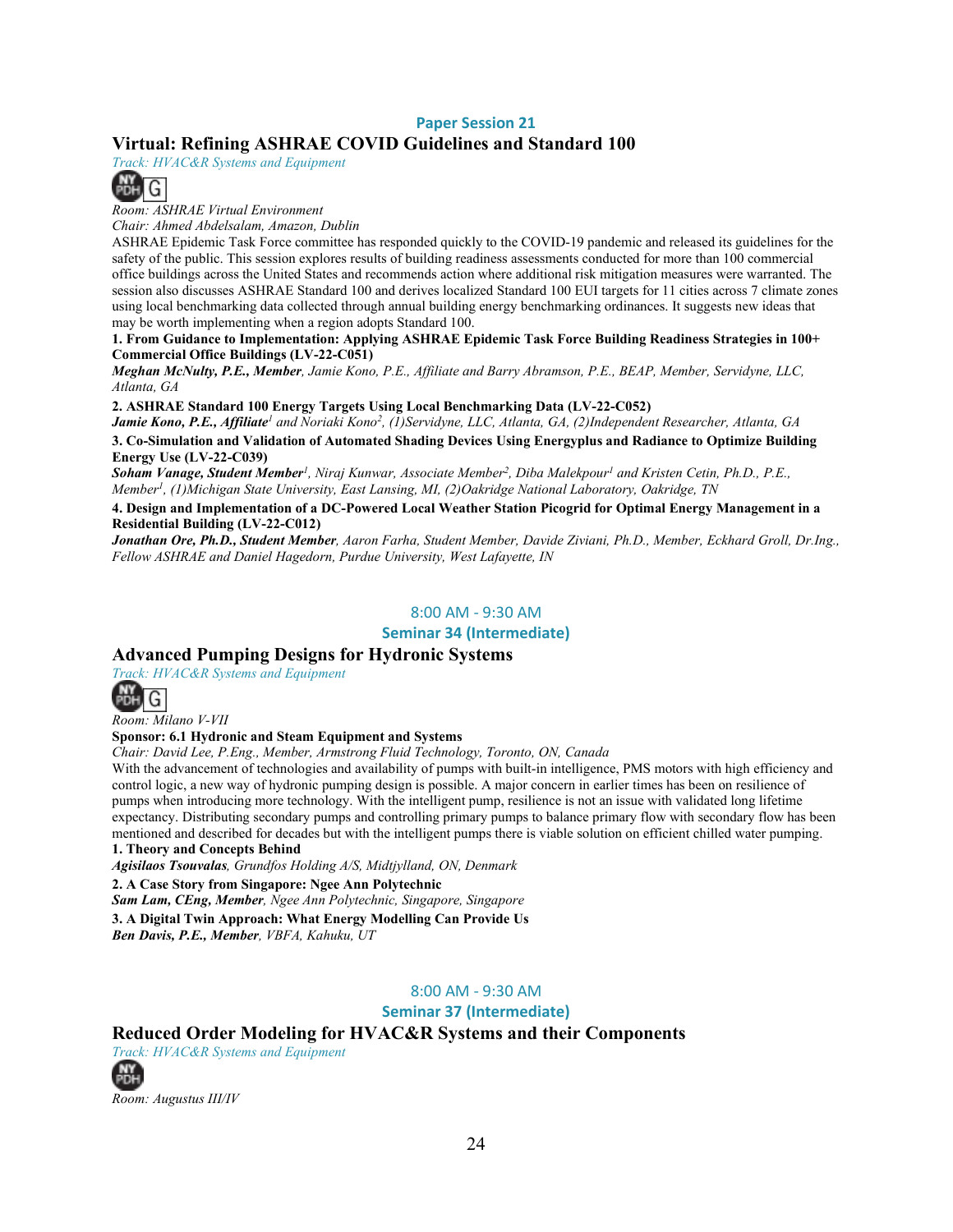#### **Sponsor: 8.1 Positive Displacement Compressors, 8.2 Centrifugal Machines**

*Chair: Alex Schmig, Member, Trane, La Crosse, WI*

This seminar will focus on methods and advantages of simplifying physical analytical models to reduced order models that can be implemented and adapted for use in system models or for standalone analysis. Presenters focus on differing approaches to reduce modeling complexity and decrease computational intensity. Topics explore modulation and extrapolation of reduced order compressor models, uncertainty propagation, adaptability to new low-GWP refrigerants, simulated cycle modeling and validation of reduced order models.

**1. Application of Data-Driven Models for Positive Displacement Compressor Mapping**

*Davide Ziviani, Ph.D., Member, Purdue University, West Lafayette, IN*

**2. Semi-Empirical Compressor Model Evaluation Considering Modulation and Extrapolation Performance**

*Kalen Gabel, Student Member, Center for Integrated Building Systems, Oklahoma State University, Stillwater, OK*

**3. Reduced-Order Modeling and Fast Simulation of Transient Vapor Compression Cycles**

*Jiacheng Ma, Student Member, Purdue University, West Lafayette, IN*

### Wednesday, February 2, 9:45 AM - 10:45 AM

### **Panel 3 (Basic)**

### **AIM Act Impact on Commercial Refrigeration and Technology Opportunities**

*Track: HVAC for Industrial and Commercial Purposes - Challenges and Opportunities Room: Milano I-III*

*Chair: David Reitz, Matelex/Climalife, Paris and New Haven, CT USA., France*

This panel will explore the impact/opportunity of the AIM Act on commercial refrigeration through a discussion with a broad panel including a senior policy analyst, iOT technology company and refrigerant design install company. The purpose of this session is to increase the awareness of the AIM Act, provide latest details on how the act will be enforced/supported and to provide examples/discussions on opportunities. The 2020, AIM Act requires the EPA to develop a system to aggressively phase down the consumption of HFCs. The Act relies on four central mechanisms data collection, allowance trading, sector-specific technology transitions, and refrigerant management practices.

**1. AIM Act Impact on Commercial Refrigeration and Technology Opportunities II** *Elodie Delonca, Matelex/Climalife, Paris and New Haven, CT USA., France*

**2. AIM Act Impact on Commercial Refrigeration and Technology Opportunities III** *Michael May, Member, Effecterra, Reno, NV*

9:45 AM - 10:45 AM

**Paper Session 22** 

### **Implementing and Optimizing Smart Local Energy Systems**

*Track: Energy System Integration*



*Room: Neopolitan I/II*

*Chair: Raul Simonetti, Member, Carel Industries SpA, Brugine, Italy*

Smart local energy systems (SLES) that integrate heat, power and mobility vectors are part of the UK strategy to reach net zero carbon by 2050. The papers in this session investigate the opportunities and challenges for implementing SLES in UK cities and towns through case studies and provide an overview of a systematic approach for the optimization of SLES using central London as a case study.

**1. A Systematic Optimisation Approach of Smart Local Energy Systems in Cities (LV-22-C053)**

*Akos Revesz, Ph.D., Affiliate1, Phil Jones, CEng2, Chris Dunham3 , Catarina Marques, Ph.D.1 and Graeme Maidment, Ph.D., P.E.1, (1)London South Bank University, London, United Kingdom, (2)Building Energy Solutions; London South Bank University, London, philjones100@virginmedia.com, (3)Carbon Descent Projects, London, United Kingdom*

#### **2. Opportunities and Challenges for Implementing Smart Local Energy Systems in Cities and Towns, Demonstrated through Case Studies (LV-22-C054)**

*Ana Catarina Marques, Ph.D., Member1, Helen Turnell, Ph.D.2, Phil Jones3, Chris Dunham4, Akos Revesz, Ph.D., Affiliate2 and Graeme Maidment, Ph.D., P.E.2 , (1)London South Bank University, Norwich, United Kingdom, (2)London South Bank University, London, United Kingdom, (3)Building Low Carbon Solutions, London, United Kingdom, (4)Carbon Descent Projects, London, United Kingdom*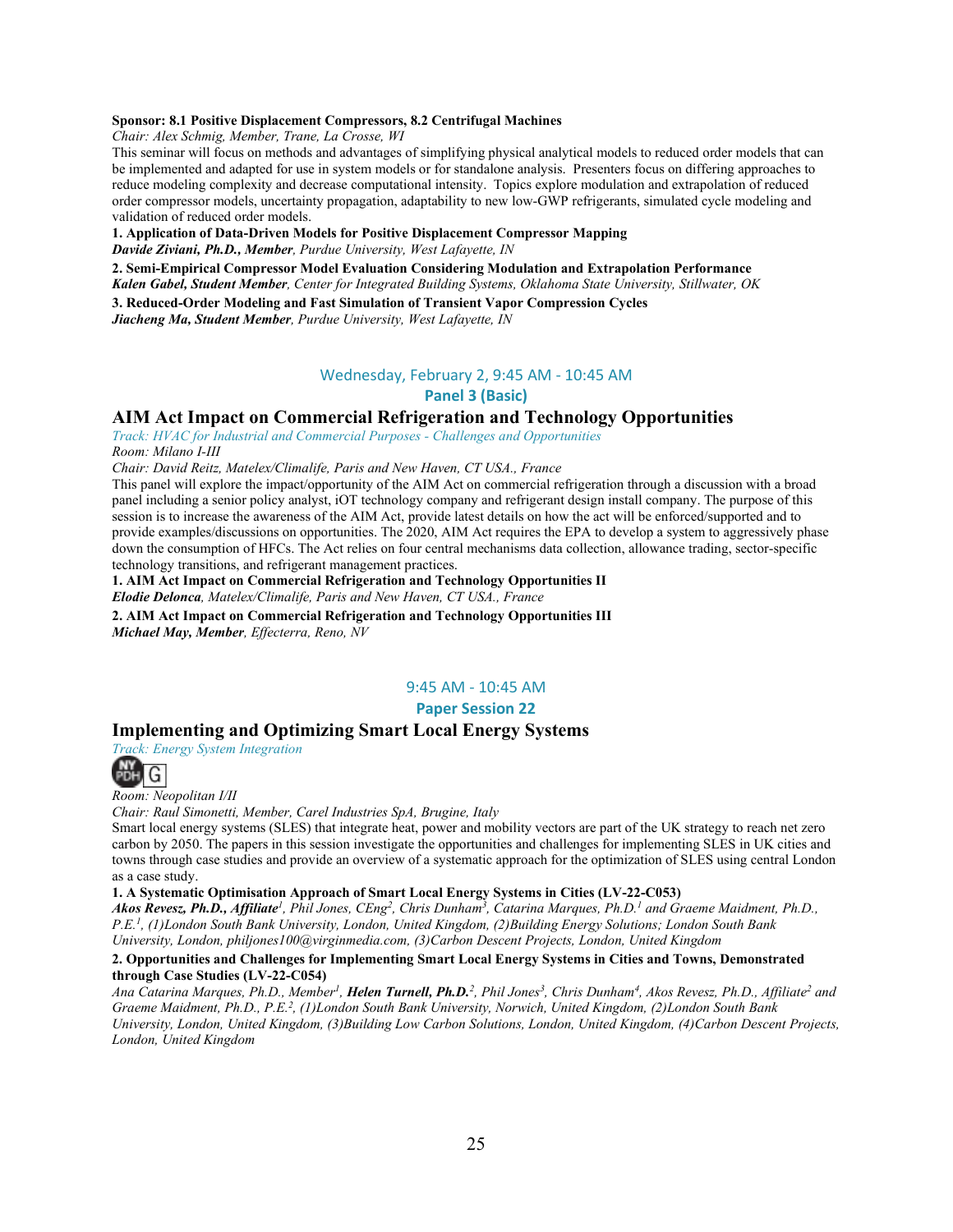### 9:45 AM - 10:45 AM

#### **Seminar 39 (Intermediate)**

### **Transmission of Aerosols in Dental Treatment Rooms**

*Track: Environmental Health and IEQ in the International Arena*



*Room: Augustus III/IV*

#### **Sponsor: MTG.ACR, 9.10 Laboratory Systems , Co-sponsor: TC 9.6 Healthcare Facilities**

*Chair: Amit Bhansali, WSP, Irving, TX*

Airflow patterns play an important role in determining the flow path of aerosol transmission. The spread and accumulation of aerosols in dental treatment rooms, including pathogens and other harmful biproducts, can depend on several design and operating parameters related to HVAC system. The seminar presents CFD studies that demonstrate the impact of airflow patterns on the spread of aerosols and resulting probability of infection. With experimental tests and CFD, it also discusses the evaluation of air management and role of local extract devices in mitigating the spread of aerosols and control of infection within the spaces of dental treatment rooms.

#### **1. Transmission of Aerosols in Dental Treatment Rooms**

*David J Ahearn<sup>1</sup> and Michael Wetzel, P.E., Member2, (1)Design Ergonomics, Inc., Little Compton, RI, (2)Air Innovations, North Syracuse, NY*

#### 9:45 AM - 10:45 AM

**Forum 4** 

### **The Future of Thermally Driven Heat Pumping and Cooling in the Age of Decarbonization**

*Track: Energy System Integration*

*Room: Neopolitan III/IV*

#### **Sponsor: 8.3 Absorption and Heat Operated Machines**

*Chair: Kyle R. Gluesenkamp, Kyle R., Ph.D., Member, Oak Ridge National Laboratory, Oak Ridge, TN* This forum covers a discussion of the future of heat operated heat pumps and cooling systems, and focus on how these technologies can participate and can be correctly evaluated on both efficiency and environmental terms in a low carbon future.

### Wednesday, February 2, 11:00 AM - 12:30 PM

**Seminar 40 (Intermediate)**

### **Climate Change Considerations in Energy Audits**

*Track: Buildings at 360°*

G

*Room: Milano V-VII*

#### **Sponsor: 2.5 Global Climate Change, 7.9 Building Commissioning , TC4.2**

*Chair: Scott Sherwood, Eco Care Corporation, New York, NY*

As climate change impacts our built environment today, ASHRAE members seek to improve design of tomorrow's buildings. Projections of energy consumption, conservation opportunities and return on investments calculations rely on averaged historic weather files, consistent energy rate increases and utility choices. This session unpacks energy modeling and analysis assumptions with a focus on climate change impacts.

**1. Incorporating Project Climate Change Information into Building Design and Analysis**  *Parag Rastogi, Ph.D., Member, arbnco ltd, Glasgow, United Kingdom*

**2. Predictive Energy Modeling for a Changing Climate**

*Pierre Khalil, P.E., Member, Metrus Energy, Minneapolis, MN*

**3. Corporate Considerations of Future Climate Change: ESG Scope I-III Calculations** *Daniel Katzenberger, P.E., BEMP, Member, Best Buy, Minneapolis, MN*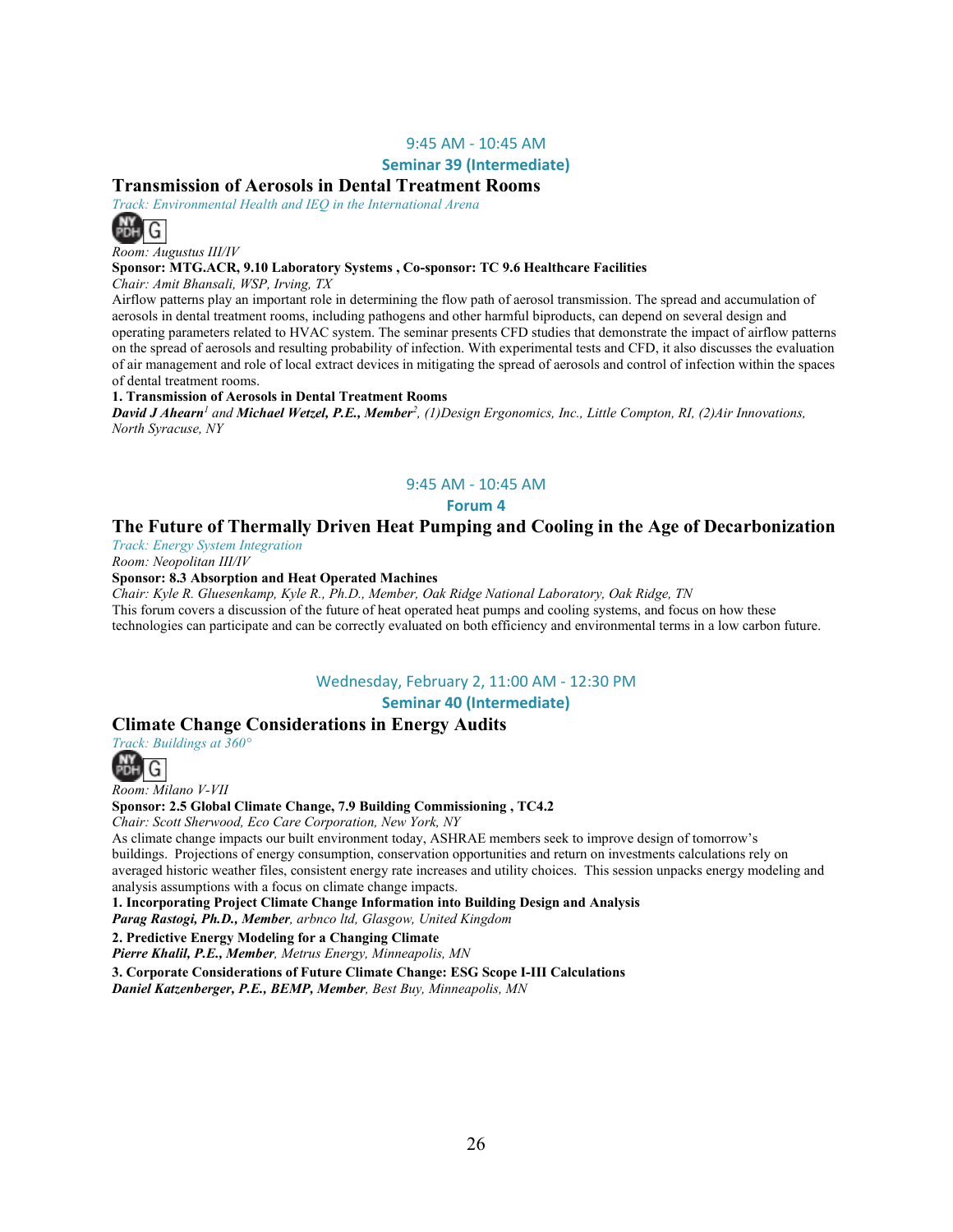### 11:00 AM - 12:30 PM

**Seminar 41 (Advanced)**

### **Design Challenges to the Electrification of Heating in Mid to Large Buildings**

*Track: Energy System Integration*



*Room: Milano I-III*

**Sponsor: 8.2 Centrifugal Machines, 2.8 Building Environmental Impacts and Sustainability** 

*Chair: Raymond Good Jr., P.E., Member, Danfoss Turbocor Compressors, Inc., Tallahassee, FL*

Electrification of heating is becoming an imperative based on a desire to reduce heating with fossil fuels and in some cases to meet codes and standards enacted to reduce greenhouse gas emissions. This seminar introduces some of the basic concepts and driving forces behind the current and developing trend of electrified heating. It also explores some of the technologies available and share specific design and control strategies that make the dream a reality.

**1. Fundamentals and Technologies of Heating Electrification**

*Trent Hunt, Member<sup>1</sup> and Drew Turner2, (1)Mechanical Products NSW, Salt Lake City, UT, (2)Danfoss, Baltimore, MD*

**2. Time Independent Energy Recovery: The Solution to Large Building Electrification**

*Brandon Gill, P.E., Member, Taylor Engineers, Alameda, CA*

**3. The Ins and Outs of Heat Recovery Chiller Sizing and Control**

*Chris Miller, P.E., Member, P2S, Inc., Long Beach, CA*

### 11:00 AM - 12:30 PM

### **Seminar 42 (Intermediate)**

### **Humidifiers for Health and Comfort: Installation and Use Considerations**

*Track: HVAC&R Systems and Equipment*



*Room: Neopolitan III/IV*

**Sponsor: 5.11 Humidifying Equipment, 5.7 Evaporative Cooling** 

*Chair: Steven Slayzak, Associate Member, Seeley International, Denver, CO*

The current pandemic has highlighted the importance of IEQ for the health and comfort of building occupants. Humidification is one of the fundamental air parameters that contributes to the reduction of transmission of airborne pathogens and, when combined with increased air changes, helps contain the concentration of pathogens within acceptable limits. In addition, optimal humidity levels guaranty proper comfort and improved human health and immune response. This session explains how to install, retrofit, run and maintain humidification systems in various types of buildings (e.g., health-care facilities, museums, etc.) so that they can consistently contribute to IEQ.

**1. Steam Humidification Systems: How to Get the Best Results**

*David Baird, Member, Dristeem Corporation, Eden Prairie, MN*

**2. Adiabatic Humidification Systems: How to Get the Best Results**

*Duncan Curd, Member, DriSteem, Eden Priairie, MN*

**3. Indirect-Direct Cooling: An Optimum Humidity Opportunity**

*Edgar Necoechea, P.E., Seeley International Pty Ltd, Sacramento, CA*

**4. Clean and Under Control: Getting Humidifier Maintenance Right** *Thomas Klein, Condair Ltd., Lancaster, PA*

### 11:00 AM - 12:30 PM

### **Seminar 43 (Advanced)**

### **Latest Developments in Low-GWP Refrigerants, Systems for Refrigeration and Related Regulations**

*Track: Refrigerants and Refrigeration Room: Neopolitan I/II*

**Sponsor: 10.7 Commercial Food and Beverage Refrigeration Equipment, 3.1 Refrigerants and Secondary Coolants , 8.1; 10.6, REF Committee** 

*Chair: Stephen Schaefer, Hoshizaki, Peachtree City, GA*

Flammable refrigerants are playing an increasing role in reducing the environmental impact of refrigeration and air-

conditioning. However, their safe use requires new approaches in the design of the systems and equipment in compliance with